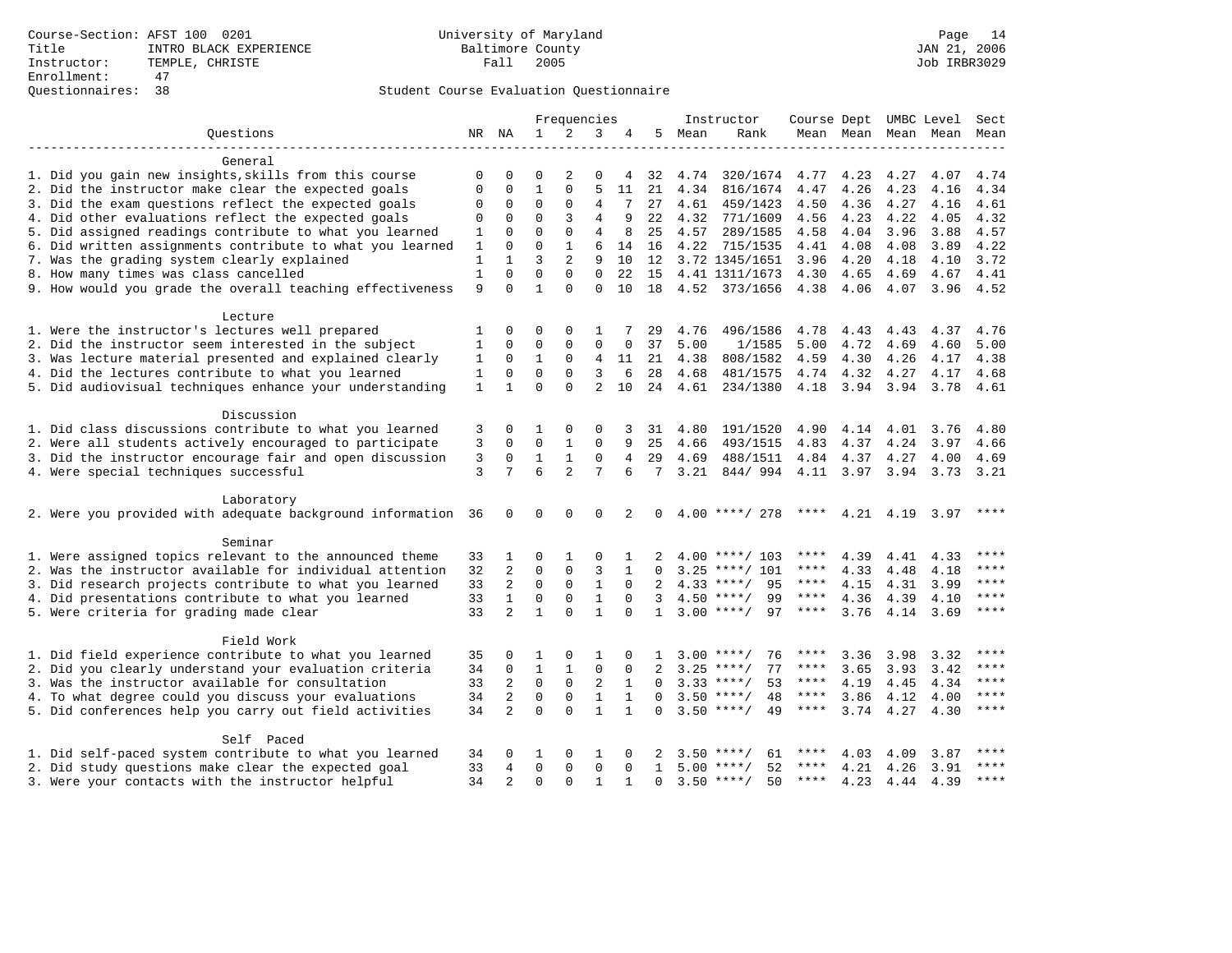|                    | Course-Section: AFST 100 0201 | University of Maryland                  | 14<br>Page   |
|--------------------|-------------------------------|-----------------------------------------|--------------|
| Title              | INTRO BLACK EXPERIENCE        | Baltimore County                        | JAN 21, 2006 |
| Instructor:        | TEMPLE, CHRISTE               | 2005<br>Fall                            | Job IRBR3029 |
| Enrollment:        | 47                            |                                         |              |
| Ouestionnaires: 38 |                               | Student Course Evaluation Ouestionnaire |              |

| Credits Earned |    | Cum. GPA      |   |             | Expected Grades | Reasons                |    | Type                        |    | Majors                            |    |
|----------------|----|---------------|---|-------------|-----------------|------------------------|----|-----------------------------|----|-----------------------------------|----|
| $00 - 27$      | 10 | $0.00 - 0.99$ | 2 | Α           | 16              | Required for Majors 16 |    | Graduate                    | 0  | Major                             |    |
| $28 - 55$      | 5  | $1.00 - 1.99$ |   | B           | 16              |                        |    |                             |    |                                   |    |
| $56 - 83$      | 0  | $2.00 - 2.99$ | 4 | $\sim$<br>◡ |                 | General                |    | Under-grad                  | 38 | Non-major                         | 12 |
| $84 - 150$     |    | $3.00 - 3.49$ | 2 | D           |                 |                        |    |                             |    |                                   |    |
| Grad.          | 0  | $3.50 - 4.00$ |   | F           | 0               | Electives              |    |                             |    | #### - Means there are not enough |    |
|                |    |               |   | Ρ           | 0               |                        |    | responses to be significant |    |                                   |    |
|                |    |               |   |             | $\Omega$        | Other                  | 10 |                             |    |                                   |    |
|                |    |               |   | っ           | 0               |                        |    |                             |    |                                   |    |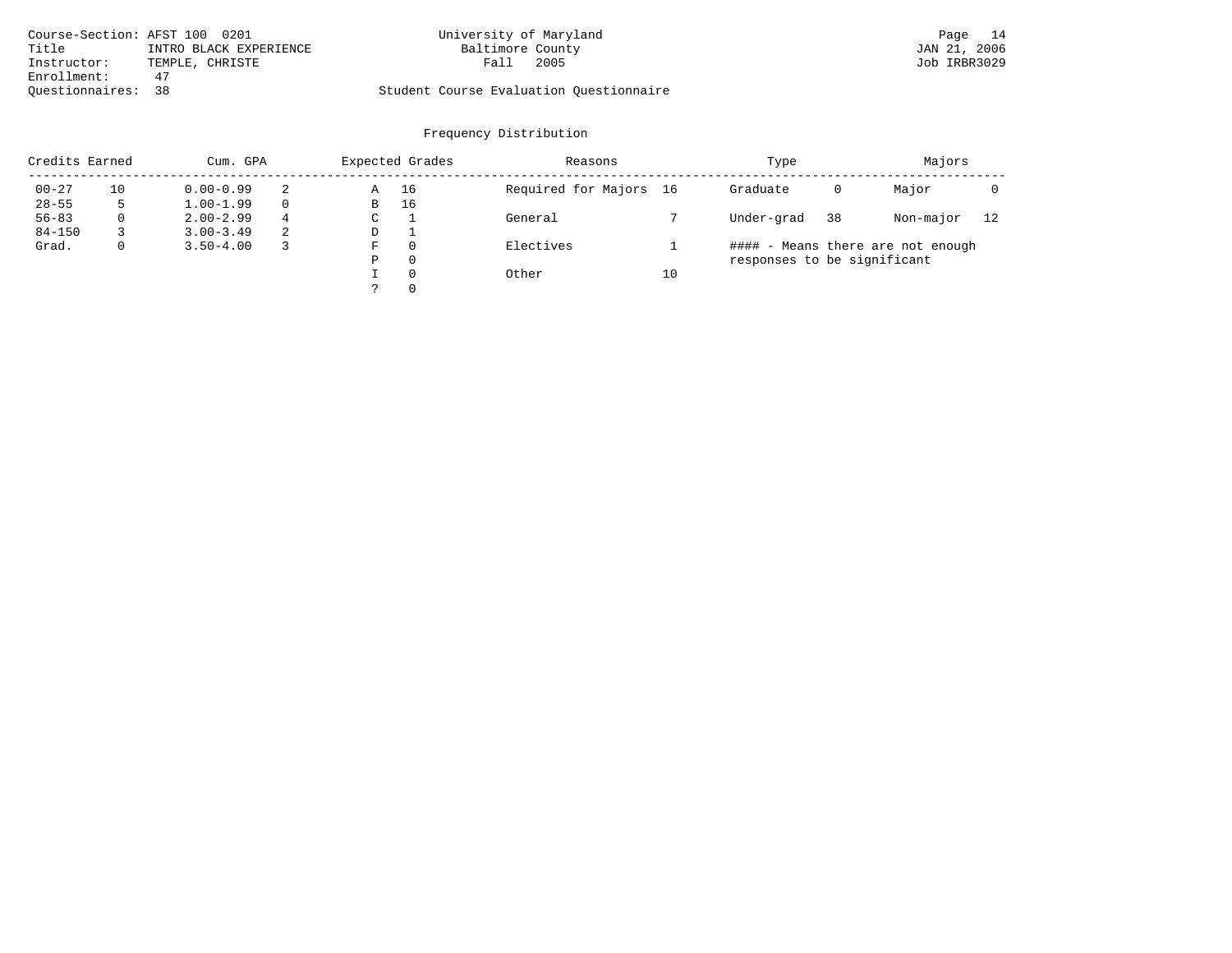|                                                           | Frequencies |          |          |             |             |          |    | Instructor | Course Dept    |      | UMBC Level |      | Sect |      |
|-----------------------------------------------------------|-------------|----------|----------|-------------|-------------|----------|----|------------|----------------|------|------------|------|------|------|
| Ouestions                                                 | NR.         | ΝA       |          |             | 3           |          | 5. | Mean       | Rank           | Mean | Mean       | Mean | Mean | Mean |
| General                                                   |             |          |          |             |             |          |    |            |                |      |            |      |      |      |
| 1. Did you gain new insights, skills from this course     |             | $\Omega$ | O        | $\Omega$    | $\Omega$    |          |    | 4.80       | 243/1674       | 4.77 | 4.23       | 4.27 | 4.07 | 4.80 |
| 2. Did the instructor make clear the expected goals       | O           | $\Omega$ | $\Omega$ | $\Omega$    | $\Omega$    |          | 3  | 4.60       | 460/1674       | 4.47 | 4.26       | 4.23 | 4.16 | 4.60 |
| 3. Did the exam questions reflect the expected goals      |             | $\Omega$ | 0        | $\Omega$    | $\Omega$    |          |    | 4.40       | 697/1423       | 4.50 | 4.36       | 4.27 | 4.16 | 4.40 |
| 4. Did other evaluations reflect the expected goals       | O           | $\Omega$ | $\Omega$ | $\Omega$    | $\Omega$    |          | 4  | 4.80       | 173/1609       | 4.56 | 4.23       | 4.22 | 4.05 | 4.80 |
| 5. Did assigned readings contribute to what you learned   | $\mathbf 0$ |          | $\Omega$ |             |             | $\Omega$ | 4  | 4.60       | 265/1585       | 4.58 | 4.04       | 3.96 | 3.88 | 4.60 |
| 6. Did written assignments contribute to what you learned | $\mathbf 0$ | $\Omega$ | $\Omega$ | $\Omega$    |             | $\cap$   | 4  | 4.60       | 283/1535       | 4.41 | 4.08       | 4.08 | 3.89 | 4.60 |
| 7. Was the grading system clearly explained               | $\Omega$    | $\Omega$ | $\Omega$ |             | $\Omega$    |          | 3  | 4.20       | 934/1651       | 3.96 | 4.20       | 4.18 | 4.10 | 4.20 |
| 8. How many times was class cancelled                     | 0           | $\Omega$ | $\Omega$ | $\Omega$    | $\Omega$    |          |    |            | 4.20 1463/1673 | 4.30 | 4.65       | 4.69 | 4.67 | 4.20 |
| 9. How would you grade the overall teaching effectiveness | $\Omega$    |          | U        | $\cap$      |             |          | 2  | 4.25       | 719/1656       | 4.38 | 4.06       | 4.07 | 3.96 | 4.25 |
| Lecture                                                   |             |          |          |             |             |          |    |            |                |      |            |      |      |      |
| 1. Were the instructor's lectures well prepared           | 0           |          |          |             | 0           |          |    | 4.80       | 389/1586       | 4.78 | 4.43       | 4.43 | 4.37 | 4.80 |
| 2. Did the instructor seem interested in the subject      | 0           | $\Omega$ | $\Omega$ | $\Omega$    | $\mathbf 0$ | $\Omega$ | 5  | 5.00       | 1/1585         | 5.00 | 4.72       | 4.69 | 4.60 | 5.00 |
| 3. Was lecture material presented and explained clearly   | $\mathbf 0$ | $\Omega$ | $\Omega$ | $\Omega$    | $\Omega$    |          | 4  | 4.80       | 246/1582       | 4.59 | 4.30       | 4.26 | 4.17 | 4.80 |
| 4. Did the lectures contribute to what you learned        | 0           | $\Omega$ | $\Omega$ | $\Omega$    | $\Omega$    |          | 4  | 4.80       | 279/1575       | 4.74 | 4.32       | 4.27 | 4.17 | 4.80 |
| 5. Did audiovisual techniques enhance your understanding  | $\Omega$    |          |          |             | $\cap$      |          |    | 3.75       | 902/1380       | 4.18 | 3.94       | 3.94 | 3.78 | 3.75 |
| Discussion                                                |             |          |          |             |             |          |    |            |                |      |            |      |      |      |
| 1. Did class discussions contribute to what you learned   | $\Omega$    | $\Omega$ | 0        | $\Omega$    | $\Omega$    |          | 5. | 5.00       | 1/1520         | 4.90 | 4.14       | 4.01 | 3.76 | 5.00 |
| 2. Were all students actively encouraged to participate   | 0           | $\Omega$ | $\Omega$ | $\mathbf 0$ | 0           | $\Omega$ | 5  | 5.00       | 1/1515         | 4.83 | 4.37       | 4.24 | 3.97 | 5.00 |
| 3. Did the instructor encourage fair and open discussion  | 0           |          | O        | $\Omega$    | $\Omega$    | $\Omega$ |    | 5.00       | 1/1511         | 4.84 | 4.37       | 4.27 | 4.00 | 5.00 |
| 4. Were special techniques successful                     | $\Omega$    |          |          |             |             |          |    | 5.00       | 1/994          | 4.11 | 3.97       | 3.94 | 3.73 | 5.00 |

| Credits Earned |          | Cum. GPA      | Expected Grades |          | Reasons             |        | Type                        |   | Majors                            |  |
|----------------|----------|---------------|-----------------|----------|---------------------|--------|-----------------------------|---|-----------------------------------|--|
| $00 - 27$      | $\Omega$ | $0.00 - 0.99$ | А               | -2       | Required for Majors |        | Graduate                    | 0 | Major                             |  |
| $28 - 55$      | ᅩ        | $1.00 - 1.99$ | В               | 3        |                     |        |                             |   |                                   |  |
| $56 - 83$      | 0        | $2.00 - 2.99$ | $\sim$<br>◡     | 0        | General             |        | Under-grad                  | 5 | Non-major                         |  |
| $84 - 150$     |          | $3.00 - 3.49$ | D               | 0        |                     |        |                             |   |                                   |  |
| Grad.          | 0        | $3.50 - 4.00$ | F               | 0        | Electives           | 0      |                             |   | #### - Means there are not enough |  |
|                |          |               | Ρ               | 0        |                     |        | responses to be significant |   |                                   |  |
|                |          |               |                 | $\Omega$ | Other               | $\sim$ |                             |   |                                   |  |
|                |          |               |                 |          |                     |        |                             |   |                                   |  |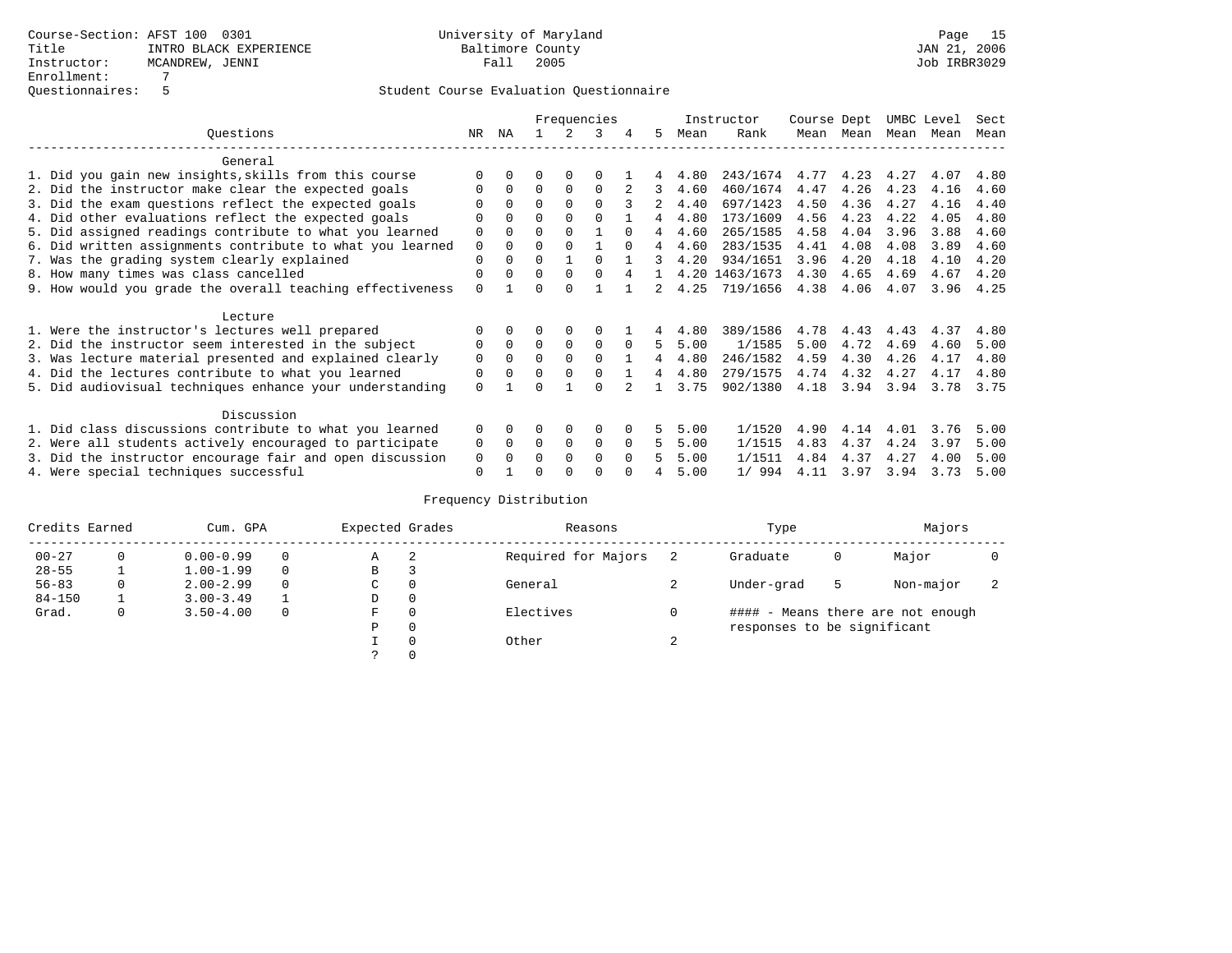|                                                           |             |              |          |             | Frequencies    |          |    |      | Instructor       | Course Dept |      | UMBC Level |      | Sect        |
|-----------------------------------------------------------|-------------|--------------|----------|-------------|----------------|----------|----|------|------------------|-------------|------|------------|------|-------------|
| Ouestions                                                 | NR.         | ΝA           |          |             | 3              | 4        | 5. | Mean | Rank             | Mean        | Mean | Mean       | Mean | Mean        |
| General                                                   |             |              |          |             |                |          |    |      |                  |             |      |            |      |             |
| 1. Did you gain new insights, skills from this course     |             | $\Omega$     | O        | $\Omega$    |                |          |    | 4.57 | 521/1674         | 4.57        | 4.23 | 4.27       | 4.32 | 4.57        |
| 2. Did the instructor make clear the expected goals       | O           | $\Omega$     | $\Omega$ | $\Omega$    | $\Omega$       |          | 6  | 4.86 | 176/1674         | 4.86        | 4.26 | 4.23       | 4.26 | 4.86        |
| 3. Did the exam questions reflect the expected goals      |             | $\Omega$     | $\Omega$ | $\Omega$    | $\Omega$       |          | б. | 4.86 | 167/1423         | 4.86        | 4.36 | 4.27       | 4.36 | 4.86        |
| 4. Did other evaluations reflect the expected goals       | O           |              | $\Omega$ | $\Omega$    | $\Omega$       |          | 4  | 5.00 | 1/1609           | 5.00        | 4.23 | 4.22       | 4.23 | 5.00        |
| 5. Did assigned readings contribute to what you learned   | $\mathbf 0$ |              |          |             | $\mathfrak{D}$ |          | 3  | 4.14 | 662/1585         | 4.14        | 4.04 | 3.96       | 3.91 | 4.14        |
| 6. Did written assignments contribute to what you learned | $\mathbf 0$ |              | $\Omega$ |             | $\mathfrak{D}$ |          | २  | 4.17 | 767/1535         | 4.17        | 4.08 | 4.08       | 4.03 | 4.17        |
| 7. Was the grading system clearly explained               | $\Omega$    | $\Omega$     | $\Omega$ | $\Omega$    | $\Omega$       |          | 6  | 4.86 | 145/1651         | 4.86        | 4.20 | 4.18       | 4.20 | 4.86        |
| 8. How many times was class cancelled                     | $\Omega$    | $\Omega$     | $\Omega$ | $\Omega$    | $\Omega$       | $\Omega$ | 7  | 5.00 | 1/1673           | 5.00        | 4.65 | 4.69       | 4.67 | 5.00        |
| 9. How would you grade the overall teaching effectiveness | 3           | <sup>n</sup> | U        | $\cap$      | $\cap$         |          | 3  | 4.75 | 185/1656         | 4.75        | 4.06 | 4.07       | 4.10 | 4.75        |
| Lecture                                                   |             |              |          |             |                |          |    |      |                  |             |      |            |      |             |
| 1. Were the instructor's lectures well prepared           |             |              |          |             | 0              |          | 6  | 5.00 | 1/1586           | 5.00        | 4.43 | 4.43       | 4.48 | 5.00        |
| 2. Did the instructor seem interested in the subject      |             | $\Omega$     | $\Omega$ | $\mathbf 0$ | $\mathbf 0$    | $\Omega$ | б. | 5.00 | 1/1585           | 5.00        | 4.72 | 4.69       | 4.76 | 5.00        |
| 3. Was lecture material presented and explained clearly   |             | $\Omega$     | $\Omega$ | $\Omega$    | $\Omega$       | $\Omega$ | б. | 5.00 | 1/1582           | 5.00        | 4.30 | 4.26       | 4.35 | 5.00        |
| 4. Did the lectures contribute to what you learned        |             | $\Omega$     | $\Omega$ | $\mathbf 0$ | $\mathbf 0$    | $\Omega$ | б. | 5.00 | 1/1575           | 5.00        | 4.32 | 4.27       | 4.39 | 5.00        |
| 5. Did audiovisual techniques enhance your understanding  |             |              |          |             | $\cap$         |          |    | 4.50 | 303/1380         | 4.50        | 3.94 | 3.94       | 4.03 | 4.50        |
|                                                           |             |              |          |             |                |          |    |      |                  |             |      |            |      |             |
| Discussion                                                |             |              |          |             |                |          |    |      |                  |             |      |            |      |             |
| 1. Did class discussions contribute to what you learned   |             | $\Omega$     | O        | $\Omega$    | $\Omega$       |          | 5. | 4.83 | 173/1520         | 4.83        | 4.14 | 4.01       | 4.03 | 4.83        |
| 2. Were all students actively encouraged to participate   |             | $\Omega$     | $\Omega$ | $\mathbf 0$ | 0              | $\Omega$ | 6  | 5.00 | 1/1515           | 5.00        | 4.37 | 4.24       | 4.28 | 5.00        |
| 3. Did the instructor encourage fair and open discussion  | 1           | $\Omega$     | 0        | $\Omega$    | $\Omega$       |          |    | 4.67 | 507/1511         | 4.67        | 4.37 | 4.27       | 4.28 | 4.67        |
| 4. Were special techniques successful                     |             |              |          |             |                |          |    |      | $5.00$ ****/ 994 | ****        | 3.97 | 3.94       | 3.98 | $***$ * * * |

| Credits Earned |          | Cum. GPA      |   | Expected Grades |          | Reasons             |   | Type                        |   | Majors                            |  |
|----------------|----------|---------------|---|-----------------|----------|---------------------|---|-----------------------------|---|-----------------------------------|--|
| $00 - 27$      | $\Omega$ | $0.00 - 0.99$ |   | А               | 4        | Required for Majors | 0 | Graduate                    | 0 | Major                             |  |
| $28 - 55$      | ᅩ        | $1.00 - 1.99$ |   | В               | ÷        |                     |   |                             |   |                                   |  |
| $56 - 83$      | 0        | $2.00 - 2.99$ |   | $\sim$<br>J     |          | General             |   | Under-grad                  |   | Non-major                         |  |
| $84 - 150$     |          | $3.00 - 3.49$ | 2 | D               | 0        |                     |   |                             |   |                                   |  |
| Grad.          | 0        | $3.50 - 4.00$ |   | F               | 0        | Electives           |   |                             |   | #### - Means there are not enough |  |
|                |          |               |   | Ρ               | 0        |                     |   | responses to be significant |   |                                   |  |
|                |          |               |   |                 | $\Omega$ | Other               |   |                             |   |                                   |  |
|                |          |               |   |                 |          |                     |   |                             |   |                                   |  |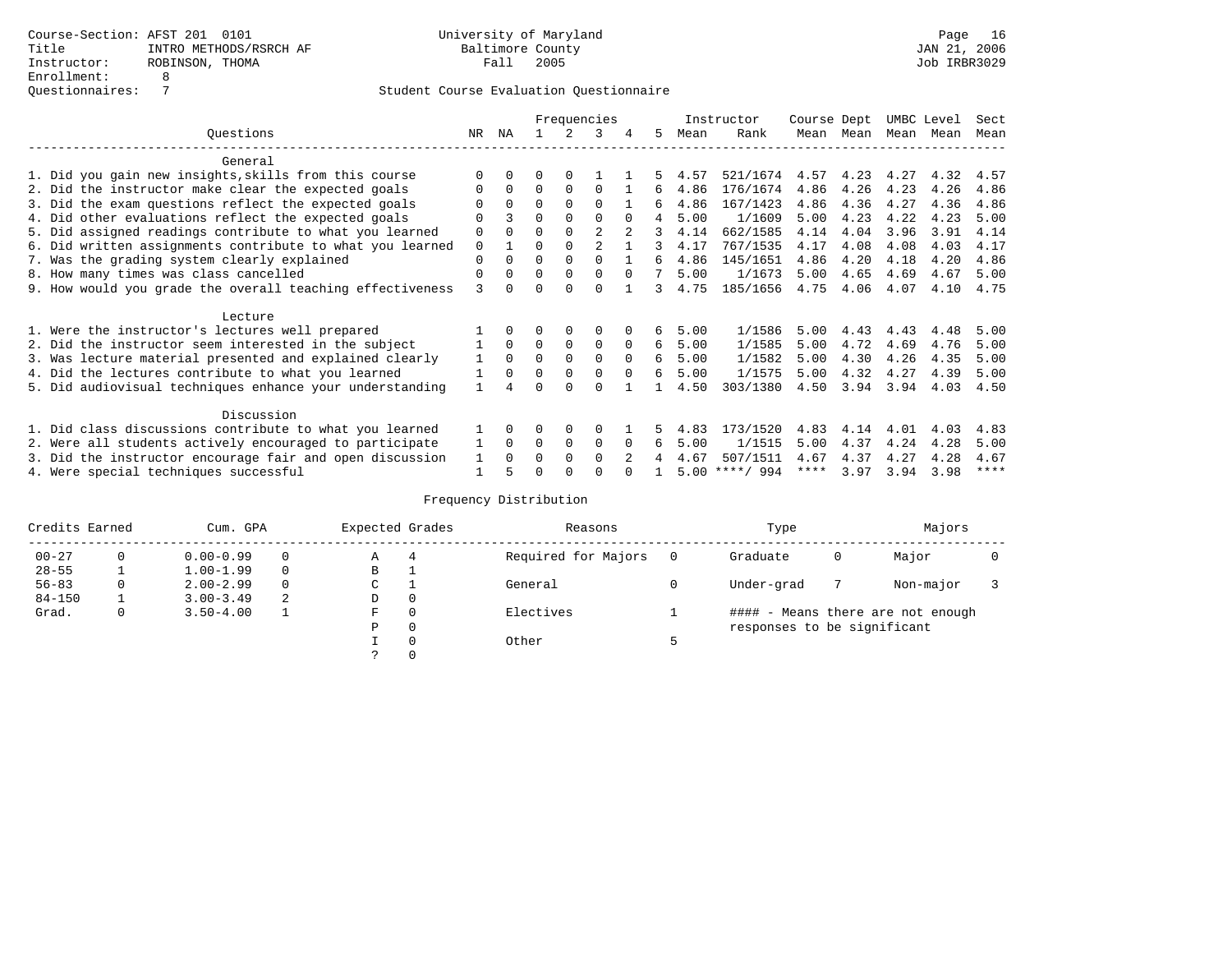|                                                           |               |          |          |          | Frequencies    |          |    |      | Instructor     | Course Dept |           |      | UMBC Level | Sect |
|-----------------------------------------------------------|---------------|----------|----------|----------|----------------|----------|----|------|----------------|-------------|-----------|------|------------|------|
| Ouestions                                                 | NR            | ΝA       |          |          | 3              | 4        | 5. | Mean | Rank           |             | Mean Mean | Mean | Mean       | Mean |
| General                                                   |               |          |          |          |                |          |    |      |                |             |           |      |            |      |
| 1. Did you gain new insights, skills from this course     |               | $\Omega$ | 0        | $\Omega$ | O              |          |    | 5.00 | 1/1674         | 5.00        | 4.23      | 4.27 | 4.32       | 5.00 |
| 2. Did the instructor make clear the expected goals       | O             | $\Omega$ |          |          |                |          |    |      | 3.78 1358/1674 | 3.78        | 4.26      | 4.23 | 4.26       | 3.78 |
| 3. Did the exam questions reflect the expected goals      |               | $\Omega$ | $\Omega$ | $\Omega$ |                |          | 5  | 4.50 | 575/1423       | 4.50        | 4.36      | 4.27 | 4.36       | 4.50 |
| 4. Did other evaluations reflect the expected goals       |               | $\Omega$ | O        | $\Omega$ | ζ              |          |    |      | 4.00 1094/1609 | 4.00        | 4.23      | 4.22 | 4.23       | 4.00 |
| 5. Did assigned readings contribute to what you learned   |               | $\Omega$ | O        | $\Omega$ | $\Omega$       |          | 6  | 4.75 | 167/1585       | 4.75        | 4.04      | 3.96 | 3.91       | 4.75 |
| 6. Did written assignments contribute to what you learned |               | $\Omega$ |          | $\Omega$ | $\mathfrak{D}$ |          |    |      | 3.75 1147/1535 | 3.75        | 4.08      | 4.08 | 4.03       | 3.75 |
| 7. Was the grading system clearly explained               |               | $\Omega$ |          |          |                | $\cap$   |    |      | 3.38 1493/1651 | 3.38        | 4.20      | 4.18 | 4.20       | 3.38 |
| 8. How many times was class cancelled                     |               | $\Omega$ | $\Omega$ | $\Omega$ | $\Omega$       | 4        |    |      | 4.43 1289/1673 | 4.43        | 4.65      | 4.69 | 4.67       | 4.43 |
| 9. How would you grade the overall teaching effectiveness | ζ             | $\cap$   |          |          |                |          |    | 4.17 | 827/1656       | 4.17        | 4.06      | 4.07 | 4.10       | 4.17 |
| Lecture                                                   |               |          |          |          |                |          |    |      |                |             |           |      |            |      |
| 1. Were the instructor's lectures well prepared           |               |          |          |          |                |          |    |      | 3.33 1510/1586 | 3.33        | 4.43      | 4.43 | 4.48       | 3.33 |
| 2. Did the instructor seem interested in the subject      | 3             | $\Omega$ | $\Omega$ | $\Omega$ | $\Omega$       |          | 5. | 4.83 | 737/1585       | 4.83        | 4.72      | 4.69 | 4.76       | 4.83 |
| 3. Was lecture material presented and explained clearly   | 3             | $\Omega$ | $\Omega$ | $\Omega$ | $\Omega$       |          | 4  | 4.67 | 438/1582       | 4.67        | 4.30      | 4.26 | 4.35       | 4.67 |
| 4. Did the lectures contribute to what you learned        | 3             | $\Omega$ | 0        | $\Omega$ | $\Omega$       |          | 5  | 4.83 | 246/1575       | 4.83        | 4.32      | 4.27 | 4.39       | 4.83 |
| 5. Did audiovisual techniques enhance your understanding  | $\mathcal{L}$ |          |          |          |                |          |    | 4.50 | 303/1380       | 4.50        | 3.94      | 3.94 | 4.03       | 4.50 |
| Discussion                                                |               |          |          |          |                |          |    |      |                |             |           |      |            |      |
| 1. Did class discussions contribute to what you learned   |               |          | O        | $\Omega$ |                |          |    | 4.67 | 295/1520       | 4.67        | 4.14      | 4.01 | 4.03       | 4.67 |
| 2. Were all students actively encouraged to participate   |               |          | $\Omega$ | $\Omega$ |                |          | 4  | 4.50 | 629/1515       | 4.50        | 4.37      | 4.24 | 4.28       | 4.50 |
| 3. Did the instructor encourage fair and open discussion  | 3             |          | U        | $\Omega$ |                | $\Omega$ |    | 4.67 | 507/1511       | 4.67        | 4.37      | 4.27 | 4.28       | 4.67 |
| 4. Were special techniques successful                     | 3             |          |          |          |                |          |    | 4.17 | 408/994        | 4.17        | 3.97      | 3.94 | 3.98       | 4.17 |

| Credits Earned |          | Cum. GPA      | Expected Grades |          | Reasons             |   | Type                        |   | Majors                            |  |
|----------------|----------|---------------|-----------------|----------|---------------------|---|-----------------------------|---|-----------------------------------|--|
| $00 - 27$      | $\Omega$ | $0.00 - 0.99$ | Α               |          | Required for Majors | 0 | Graduate                    | 0 | Major                             |  |
| $28 - 55$      | 0        | $1.00 - 1.99$ | В               | 3        |                     |   |                             |   |                                   |  |
| $56 - 83$      |          | $2.00 - 2.99$ | $\sim$<br>J     |          | General             |   | Under-grad                  | 9 | Non-major                         |  |
| $84 - 150$     | 0        | $3.00 - 3.49$ | D               | 0        |                     |   |                             |   |                                   |  |
| Grad.          | 0        | $3.50 - 4.00$ | F               | 0        | Electives           | 0 |                             |   | #### - Means there are not enough |  |
|                |          |               | Ρ               | 0        |                     |   | responses to be significant |   |                                   |  |
|                |          |               |                 | $\Omega$ | Other               |   |                             |   |                                   |  |
|                |          |               |                 |          |                     |   |                             |   |                                   |  |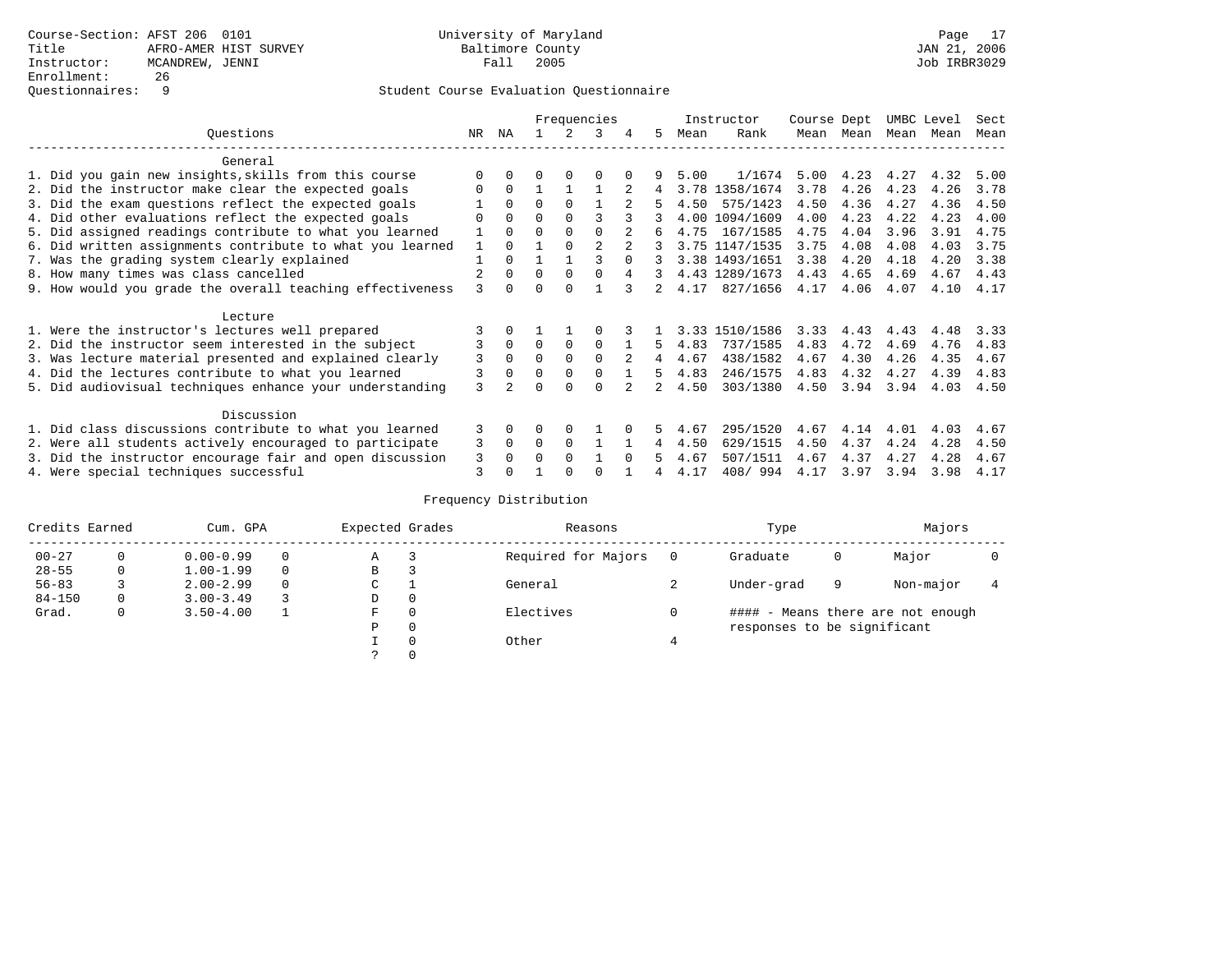|                                                           |              |                         |                  |                   | Frequencies                |                |                 |      | Instructor               | Course Dept UMBC Level |                     |      |              | Sect      |
|-----------------------------------------------------------|--------------|-------------------------|------------------|-------------------|----------------------------|----------------|-----------------|------|--------------------------|------------------------|---------------------|------|--------------|-----------|
| Ouestions                                                 |              | NR NA                   | $\mathbf{1}$     | $\mathfrak{D}$    | 3                          | 4              | .5              | Mean | Rank                     |                        | Mean Mean Mean Mean |      |              | Mean      |
|                                                           |              |                         |                  |                   |                            |                |                 |      |                          |                        |                     |      |              |           |
| General                                                   |              |                         |                  |                   |                            |                |                 |      |                          |                        |                     |      |              |           |
| 1. Did you gain new insights, skills from this course     | 0            | 0                       |                  | 0                 | 2                          | 4              | 13              | 4.40 | 768/1674                 | 4.40                   | 4.23                | 4.27 | 4.32         | 4.40      |
| 2. Did the instructor make clear the expected goals       | $\mathbf 0$  | $\mathbf 0$             | $\mathbf 0$      | $\mathbf 1$       | $\mathbf{1}$               |                | 11              | 4.40 | 737/1674                 | 4.40                   | 4.26                | 4.23 | 4.26         | 4.40      |
| 3. Did the exam questions reflect the expected goals      | 0            | $\mathbf 0$             | $\mathbf 0$      | $\mathbf{0}$      | $\overline{2}$             | 5              | 13              | 4.55 | 517/1423                 | 4.55                   | 4.36                | 4.27 | 4.36         | 4.55      |
| 4. Did other evaluations reflect the expected goals       | 1            | 4                       | $\overline{2}$   | $\mathbf{1}$      | $\overline{2}$             | $\mathbf{1}$   | 9               |      | 3.93 1185/1609           | 3.93                   | 4.23                | 4.22 | 4.23         | 3.93      |
| 5. Did assigned readings contribute to what you learned   | 1            | $\Omega$                | $\Omega$         | $\Omega$          | $\Omega$                   | 3              | 16              | 4.84 | 116/1585                 | 4.84                   | 4.04                | 3.96 | 3.91         | 4.84      |
| 6. Did written assignments contribute to what you learned | $\mathbf 0$  | 9                       | $\mathbf{1}$     | $\Omega$          | $\overline{2}$             | 3              | 5               | 4.00 | 870/1535                 | 4.00                   | 4.08                | 4.08 | 4.03         | 4.00      |
| 7. Was the grading system clearly explained               | $\mathbf 0$  | $\Omega$                | $\Omega$         | $\Omega$          | 3                          |                | 12              | 4.45 | 613/1651                 | 4.45                   | 4.20                | 4.18 | 4.20         | 4.45      |
| 8. How many times was class cancelled                     | $\mathbf{0}$ | $\mathbf 0$             | $\mathbf 0$      | $\Omega$          | $\Omega$                   | $\overline{2}$ | 18              | 4.90 | 706/1673                 | 4.90                   | 4.65                | 4.69 | 4.67         | 4.90      |
| 9. How would you grade the overall teaching effectiveness | 3            | $\overline{2}$          | $\Omega$         | $\Omega$          | $\overline{4}$             | $\overline{4}$ | $7\overline{ }$ | 4.20 | 794/1656                 | 4.20                   | 4.06                | 4.07 | 4.10         | 4.20      |
| Lecture                                                   |              |                         |                  |                   |                            |                |                 |      |                          |                        |                     |      |              |           |
| 1. Were the instructor's lectures well prepared           | 0            | 0                       | 0                | 0                 | 5                          |                | -11             |      | 4.30 1104/1586           | 4.30                   | 4.43                | 4.43 | 4.48         | 4.30      |
| 2. Did the instructor seem interested in the subject      | $\mathbf 0$  | 0                       | 0                | 0                 | $\mathbf{0}$               | 2              | 18              | 4.90 | 567/1585                 | 4.90                   | 4.72                | 4.69 | 4.76         | 4.90      |
| 3. Was lecture material presented and explained clearly   | $\mathbf 0$  | $\mathbf 0$             | $\mathbf 0$      | $\mathbf 0$       | 1                          | 6              | 13              | 4.60 | 525/1582                 | 4.60                   | 4.30                | 4.26 | 4.35         | 4.60      |
| 4. Did the lectures contribute to what you learned        | $\mathbf 0$  | $\mathbf 0$             | $\mathbf 0$      | $\mathbf{1}$      | $\mathbf{1}$               | 5              | 13              | 4.50 | 692/1575                 | 4.50                   | 4.32                | 4.27 | 4.39         | 4.50      |
| 5. Did audiovisual techniques enhance your understanding  | $\mathbf 0$  | $\Omega$                | $\Omega$         | $\mathbf{1}$      | 4                          | 4              | 11              | 4.25 | 489/1380                 | 4.25                   | 3.94 3.94           |      | 4.03         | 4.25      |
|                                                           |              |                         |                  |                   |                            |                |                 |      |                          |                        |                     |      |              |           |
| Discussion                                                |              |                         |                  |                   |                            |                |                 |      |                          |                        |                     |      |              |           |
| 1. Did class discussions contribute to what you learned   | 2            | 0                       | 0                | $\mathbf{1}$      | $\Omega$                   |                | 16              | 4.78 | 213/1520                 | 4.78                   | 4.14                | 4.01 | 4.03         | 4.78      |
| 2. Were all students actively encouraged to participate   | 2            | $\Omega$                | $\mathbf 0$      | $\mathbf 0$       | 0                          |                | 16              | 4.89 | 230/1515                 | 4.89                   | 4.37                | 4.24 | 4.28         | 4.89      |
| 3. Did the instructor encourage fair and open discussion  | 2            | $\mathbf{0}$            | $\mathbf 0$      | $\mathbf{0}$      | $\mathbf 0$                | $\Omega$       | 18              | 5.00 | 1/1511                   | 5.00                   | 4.37                | 4.27 | 4.28         | 5.00      |
| 4. Were special techniques successful                     | 2            | 10                      | 2                | $\Omega$          | $\mathbf{1}$               | 3              | 2               | 3.38 | 795/994 3.38             |                        | 3.97 3.94           |      | 3.98         | 3.38      |
| Seminar                                                   |              |                         |                  |                   |                            |                |                 |      |                          |                        |                     |      |              |           |
| 1. Were assigned topics relevant to the announced theme   | 17           | $\Omega$                | $\Omega$         | $\Omega$          | $\Omega$                   | $\Omega$       |                 |      | $5.00$ ****/ 103         | ****                   | 4.39                | 4.41 |              | ****      |
| 2. Was the instructor available for individual attention  | 17           | $\mathbf{1}$            | $\Omega$         | $\mathbf{0}$      | $\Omega$                   | $\mathbf{1}$   | $\mathbf{1}$    |      | $4.50$ ****/ 101         | $***$ * * *            | 4.33                | 4.48 | 4.07<br>4.45 | $***$     |
| 3. Did research projects contribute to what you learned   | 18           | $\mathbf{1}$            | $\mathbf 0$      | $\mathbf{0}$      | $\mathbf 0$                | $\Omega$       | $\mathbf{1}$    |      | $5.00$ ****/<br>95       | ****                   | 4.15                | 4.31 | 4.33         | $***$     |
| 4. Did presentations contribute to what you learned       | 18           | $\mathbf 0$             | $\mathbf 0$      | $\mathbf{0}$      | $\mathbf 0$                | $\Omega$       | 2               |      | $5.00$ ****/<br>99       | $***$ * * *            | 4.36                | 4.39 | 4.22         | ****      |
|                                                           | 18           | $\Omega$                | $\Omega$         | $\Omega$          | $\Omega$                   | $\Omega$       | $2^{\circ}$     |      | $5.00$ ****/<br>97       | ****                   | 3.76                | 4.14 | 4.63         | ****      |
| 5. Were criteria for grading made clear                   |              |                         |                  |                   |                            |                |                 |      |                          |                        |                     |      |              |           |
| Field Work                                                |              |                         |                  |                   |                            |                |                 |      |                          |                        |                     |      |              |           |
| 1. Did field experience contribute to what you learned    | 19           | $\mathbf 0$             | 0                | 0                 | $\Omega$                   |                |                 |      | 76<br>$5.00$ ****/       | ****                   | 3.36                | 3.98 | 3.97         | $***$     |
| 2. Did you clearly understand your evaluation criteria    | 19           | $\mathbf 0$             | 0                | 0                 | 0                          | 0              |                 |      | 77<br>$5.00$ ****/       | ****                   | 3.65                | 3.93 | 4.20         | ****      |
| 3. Was the instructor available for consultation          | 19           | $\mathbf 0$             | $\mathbf 0$      | $\mathbf{0}$      | $\mathbf 0$                | $\Omega$       | 1               |      | 53<br>$5.00$ ****/       | $***$ * * *            | 4.19                | 4.45 | 4.50         | ****      |
| 4. To what degree could you discuss your evaluations      | 19           | $\mathbf{0}$            | $\mathbf 0$      | $\mathbf 0$       | $\mathbf 0$                | $\Omega$       | $\mathbf{1}$    |      | $5.00$ ****/<br>48       | $***$ * *              | 3.86                | 4.12 | 4.50         | ****      |
| 5. Did conferences help you carry out field activities    | 19           | $\Omega$                | $\Omega$         | $\Omega$          | $\Omega$                   | $\Omega$       | $\mathbf{1}$    |      | $5.00$ ****/<br>49       | $***$ * * *            | 3.74                | 4.27 | 4.82         | $* * * *$ |
| Self Paced                                                |              |                         |                  |                   |                            |                |                 |      |                          |                        |                     |      |              |           |
| 1. Did self-paced system contribute to what you learned   |              | 0                       | 0                | 0                 | $\Omega$                   |                |                 |      | $5.00$ ****/<br>61       | ****                   |                     |      |              | ****      |
|                                                           | 19           |                         |                  |                   |                            |                |                 |      |                          | ****                   | 4.03                | 4.09 | 4.23         | ****      |
| 3. Were your contacts with the instructor helpful         | 19           | $\mathbf 0$<br>$\Omega$ | 0<br>$\mathbf 0$ | 0<br>$\mathbf{0}$ | $\mathbf 0$<br>$\mathbf 0$ | 0<br>$\Omega$  | 1               |      | $5.00$ ****/<br>50<br>35 | ****                   | 4.23                | 4.44 | 4.42         | ****      |
| 4. Was the feedback/tutoring by proctors helpful          | 19           | $\Omega$                | $\Omega$         | $\Omega$          | $\Omega$                   |                | $\mathbf{1}$    |      | $5.00$ ****/<br>31       | ****                   | 4.22                | 4.36 | 4.63         | $* * * *$ |
| 5. Were there enough proctors for all the students        | 19           |                         |                  |                   |                            |                | $\mathbf{1}$    |      | $5.00$ ****/             |                        | 4.25                | 4.34 | 4.50         |           |

|                |   |               |          |   |                 | Frequency Distribution |                             |    |                                   |  |
|----------------|---|---------------|----------|---|-----------------|------------------------|-----------------------------|----|-----------------------------------|--|
| Credits Earned |   | Cum. GPA      |          |   | Expected Grades | Reasons                | Type                        |    | Majors                            |  |
| $00 - 27$      |   | $0.00 - 0.99$ |          | Α | 9               | Required for Majors 11 | Graduate                    | 0  | Major                             |  |
| $28 - 55$      |   | $1.00 - 1.99$ | $\Omega$ | В |                 |                        |                             |    |                                   |  |
| $56 - 83$      | ∠ | $2.00 - 2.99$ |          | C | $\Omega$        | General                | Under-grad                  | 20 | Non-major                         |  |
| $84 - 150$     |   | $3.00 - 3.49$ |          | D |                 |                        |                             |    |                                   |  |
| Grad.          |   | $3.50 - 4.00$ | $\Omega$ | F | - 0             | Electives              |                             |    | #### - Means there are not enough |  |
|                |   |               |          | P | 0               |                        | responses to be significant |    |                                   |  |
|                |   |               |          |   |                 | Other                  |                             |    |                                   |  |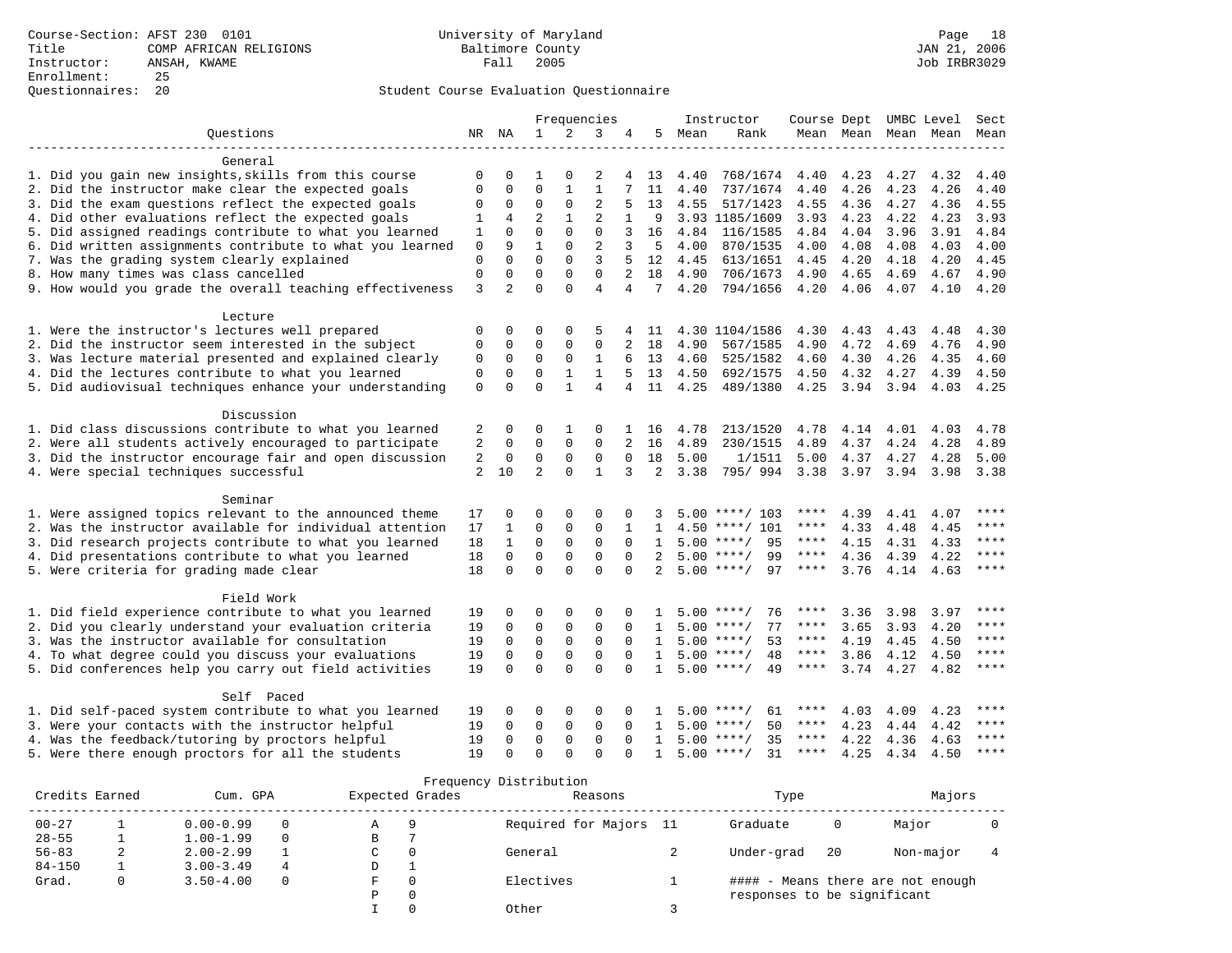|                                                           | Frequencies |          |          |          |              |              |    | Instructor | Course Dept |      |      | UMBC Level | Sect |      |
|-----------------------------------------------------------|-------------|----------|----------|----------|--------------|--------------|----|------------|-------------|------|------|------------|------|------|
| Ouestions                                                 | NR          | ΝA       |          |          | ર            |              | 5. | Mean       | Rank        | Mean | Mean | Mean       | Mean | Mean |
| General                                                   |             |          |          |          |              |              |    |            |             |      |      |            |      |      |
| 1. Did you gain new insights, skills from this course     |             |          |          |          |              |              |    | 5.00       | 1/1674      | 5.00 |      | 4.23 4.27  | 4.32 | 5.00 |
| 2. Did the instructor make clear the expected goals       |             |          | $\Omega$ |          | $\Omega$     |              |    | 4.50       | 578/1674    | 4.50 | 4.26 | 4.23       | 4.26 | 4.50 |
| 4. Did other evaluations reflect the expected goals       |             | $\cap$   | $\Omega$ |          |              |              | 2  | 5.00       | 1/1609      | 5.00 | 4.23 | 4.22       | 4.23 | 5.00 |
| 5. Did assigned readings contribute to what you learned   |             |          |          |          |              |              |    | 5.00       | 1/1585      | 5.00 | 4.04 | 3.96       | 3.91 | 5.00 |
| 6. Did written assignments contribute to what you learned | $\Omega$    |          |          |          |              |              |    | 4.50       | 373/1535    | 4.50 | 4.08 | 4.08       | 4.03 | 4.50 |
| 7. Was the grading system clearly explained               | $\Omega$    |          |          |          |              |              |    | 3.00       | 1562/1651   | 3.00 | 4.20 | 4.18       | 4.20 | 3.00 |
| 8. How many times was class cancelled                     | $\Omega$    |          | $\Omega$ | $\Omega$ |              | $\cap$       | 2  | 5.00       | 1/1673      | 5.00 | 4.65 | 4.69       | 4.67 | 5.00 |
| 9. How would you grade the overall teaching effectiveness | $\cap$      |          |          |          |              |              |    | 5.00       | 1/1656      | 5.00 | 4.06 | 4.07       | 4.10 | 5.00 |
| Lecture                                                   |             |          |          |          |              |              |    |            |             |      |      |            |      |      |
| 1. Were the instructor's lectures well prepared           |             |          |          |          |              |              | 2  | 5.00       | 1/1586      | 5.00 | 4.43 | 4.43       | 4.48 | 5.00 |
| 2. Did the instructor seem interested in the subject      | O           | $\Omega$ | $\Omega$ | $\Omega$ | $\Omega$     | $\Omega$     | 2  | 5.00       | 1/1585      | 5.00 | 4.72 | 4.69       | 4.76 | 5.00 |
| 3. Was lecture material presented and explained clearly   | $\Omega$    | $\Omega$ | $\Omega$ | $\Omega$ | $\Omega$     |              |    | 4.50       | 632/1582    | 4.50 | 4.30 | 4.26       | 4.35 | 4.50 |
| 4. Did the lectures contribute to what you learned        | $\Omega$    |          | $\cap$   | $\Omega$ | $\Omega$     | $\Omega$     |    | 5.00       | 1/1575      | 5.00 | 4.32 | 4.27       | 4.39 | 5.00 |
| 5. Did audiovisual techniques enhance your understanding  | $\Omega$    |          |          |          | <sup>n</sup> |              |    | 5.00       | 1/1380      | 5.00 | 3.94 | 3.94       | 4.03 | 5.00 |
| Discussion                                                |             |          |          |          |              |              |    |            |             |      |      |            |      |      |
| 1. Did class discussions contribute to what you learned   | $\Omega$    | 0        | 0        | $\Omega$ | $\Omega$     |              | 2  | 5.00       | 1/1520      | 5.00 | 4.14 | 4.01       | 4.03 | 5.00 |
| 2. Were all students actively encouraged to participate   | $\Omega$    | $\Omega$ | $\Omega$ | $\Omega$ | $\Omega$     | $\Omega$     | 2  | 5.00       | 1/1515      | 5.00 | 4.37 | 4.24       | 4.28 | 5.00 |
| 3. Did the instructor encourage fair and open discussion  |             |          | $\cap$   | $\Omega$ | $\Omega$     | <sup>n</sup> |    | 5.00       | 1/1511      | 5.00 | 4.37 | 4.27       | 4.28 | 5.00 |
| 4. Were special techniques successful                     | $\Omega$    |          |          |          |              |              |    | 4.50       | 205/994     | 4.50 | 3.97 | 3.94       | 3.98 | 4.50 |

| Credits Earned |          | Cum. GPA      |          | Expected Grades |          | Reasons             | Type                        |    | Majors                            |  |
|----------------|----------|---------------|----------|-----------------|----------|---------------------|-----------------------------|----|-----------------------------------|--|
| $00 - 27$      |          | $0.00 - 0.99$ | $\Omega$ | Α               | -2       | Required for Majors | Graduate                    | 0  | Major                             |  |
| $28 - 55$      | $\Omega$ | $1.00 - 1.99$ | $\Omega$ | B               | 0        |                     |                             |    |                                   |  |
| $56 - 83$      | $\Omega$ | $2.00 - 2.99$ | $\Omega$ | C               | 0        | General             | Under-grad                  | -2 | Non-major                         |  |
| $84 - 150$     | 0        | $3.00 - 3.49$ | $\Omega$ | D               | 0        |                     |                             |    |                                   |  |
| Grad.          | $\Omega$ | $3.50 - 4.00$ | $\Omega$ | F               | $\Omega$ | Electives           |                             |    | #### - Means there are not enough |  |
|                |          |               |          | P               | $\Omega$ |                     | responses to be significant |    |                                   |  |
|                |          |               |          |                 | $\Omega$ | Other               |                             |    |                                   |  |
|                |          |               |          |                 |          |                     |                             |    |                                   |  |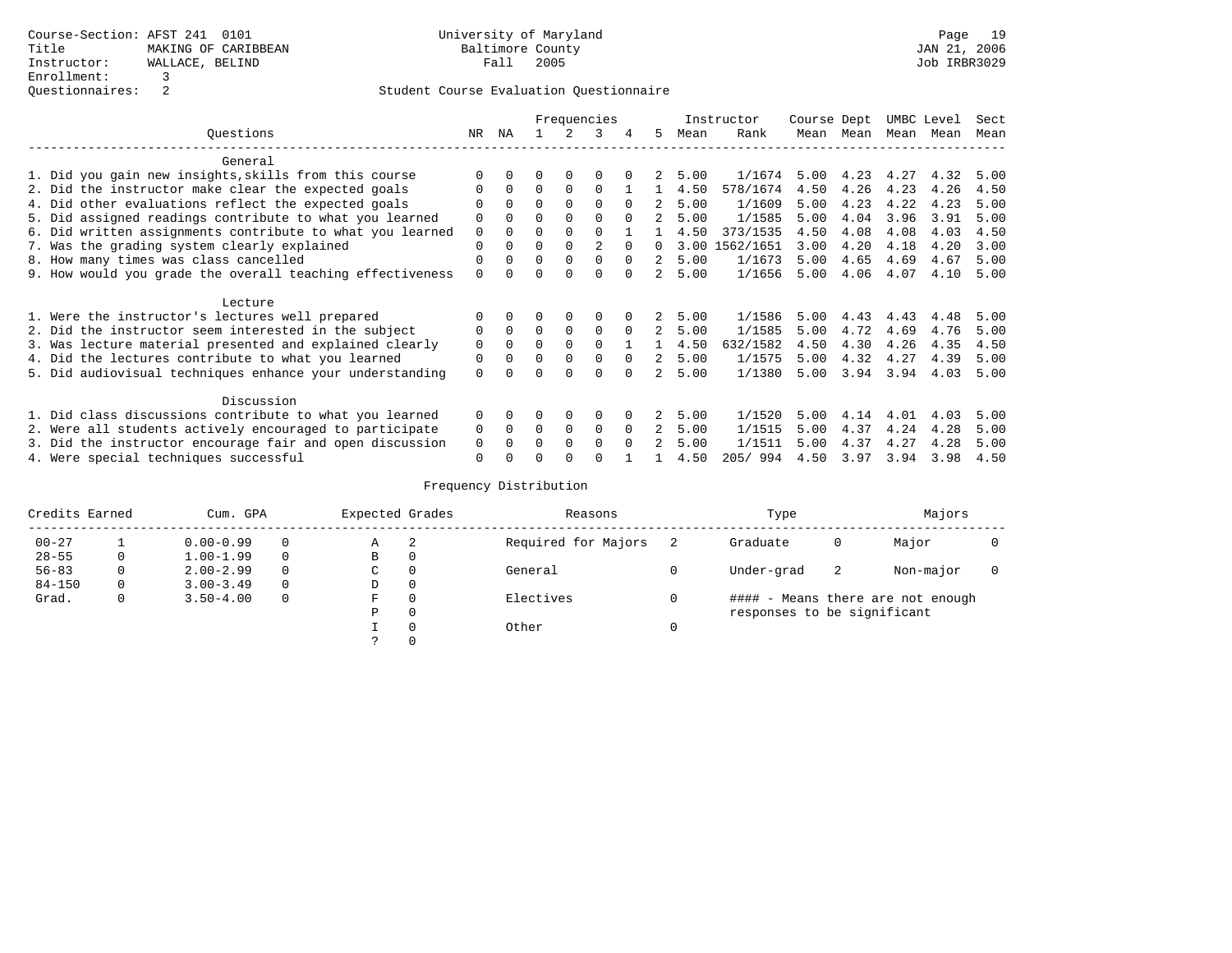|                                                           |                |          |                | Frequencies |   |          |              |      | Instructor     | Course Dept |           | UMBC Level |      | Sect |
|-----------------------------------------------------------|----------------|----------|----------------|-------------|---|----------|--------------|------|----------------|-------------|-----------|------------|------|------|
| Ouestions                                                 | NR.            | ΝA       |                |             | 3 |          | 5.           | Mean | Rank           |             | Mean Mean | Mean       | Mean | Mean |
| General                                                   |                |          |                |             |   |          |              |      |                |             |           |            |      |      |
| 1. Did you gain new insights, skills from this course     |                |          |                |             |   |          |              |      | 1.75 1673/1674 | 1.75        | 4.23      | 4.27       | 4.32 | 1.75 |
| 2. Did the instructor make clear the expected goals       | O              | $\Omega$ | 10             | 3           |   |          | $\Omega$     |      | 1.69 1673/1674 | 1.69        | 4.26      | 4.23       | 4.26 | 1.69 |
| 3. Did the exam questions reflect the expected goals      |                | $\Omega$ | 9              |             | ς |          |              |      | 1.88 1421/1423 | 1.88        | 4.36      | 4.27       | 4.36 | 1.88 |
| 4. Did other evaluations reflect the expected goals       | $\Omega$       |          | 6              |             |   |          | $\cap$       |      | 2.00 1607/1609 | 2.00        | 4.23      | 4.22       | 4.23 | 2.00 |
| 5. Did assigned readings contribute to what you learned   | $\mathbf 0$    | $\Omega$ | 6              |             | ς |          |              |      | 2.13 1571/1585 | 2.13        | 4.04      | 3.96       | 3.91 | 2.13 |
| 6. Did written assignments contribute to what you learned | $\mathbf{1}$   | $\Omega$ |                |             |   |          |              |      | 2.07 1523/1535 | 2.07        | 4.08      | 4.08       | 4.03 | 2.07 |
| 7. Was the grading system clearly explained               |                | $\Omega$ | 11             |             |   | $\cap$   |              |      | 1.33 1650/1651 | 1.33        | 4.20      | 4.18       | 4.20 | 1.33 |
| 8. How many times was class cancelled                     |                | $\Omega$ | $\Omega$       | $\Omega$    |   | 10       |              |      | 4.00 1566/1673 | 4.00        | 4.65      | 4.69       | 4.67 | 4.00 |
| 9. How would you grade the overall teaching effectiveness | $\mathfrak{D}$ |          | R              |             |   | $\cap$   |              |      | 1.54 1650/1656 | 1.54        | 4.06      | 4.07       | 4.10 | 1.54 |
| Lecture                                                   |                |          |                |             |   |          |              |      |                |             |           |            |      |      |
| 1. Were the instructor's lectures well prepared           | $\Omega$       |          |                | 6           |   |          |              |      | 1.88 1584/1586 | 1.88        | 4.43      | 4.43       | 4.48 | 1.88 |
| 2. Did the instructor seem interested in the subject      | 0              | $\Omega$ | $\overline{a}$ |             |   | 4        | б.           |      | 3.63 1543/1585 | 3.63        | 4.72      | 4.69       | 4.76 | 3.63 |
| 3. Was lecture material presented and explained clearly   | 0              | $\Omega$ | 8              | 4           | 2 |          |              |      | 1.94 1579/1582 | 1.94        | 4.30      | 4.26       | 4.35 | 1.94 |
| 4. Did the lectures contribute to what you learned        | 0              | $\Omega$ | 8              |             |   | $\Omega$ |              |      | 2.00 1562/1575 | 2.00        | 4.32      | 4.27       | 4.39 | 2.00 |
| 5. Did audiovisual techniques enhance your understanding  |                |          |                |             |   |          |              |      | 2.09 1358/1380 | 2.09        | 3.94      | 3.94       | 4.03 | 2.09 |
| Discussion                                                |                |          |                |             |   |          |              |      |                |             |           |            |      |      |
| 1. Did class discussions contribute to what you learned   | 4              | $\Omega$ |                |             |   |          |              |      | 2.17 1500/1520 | 2.17        | 4.14      | 4.01       | 4.03 | 2.17 |
| 2. Were all students actively encouraged to participate   | 4              | $\Omega$ |                |             | 4 |          |              |      | 2.75 1460/1515 | 2.75        | 4.37      | 4.24       | 4.28 | 2.75 |
| 3. Did the instructor encourage fair and open discussion  | 4              | $\Omega$ |                |             |   |          |              |      | 3.08 1408/1511 | 3.08        | 4.37      | 4.27       | 4.28 | 3.08 |
| 4. Were special techniques successful                     | 4              |          |                |             |   |          | <sup>n</sup> | 2.00 | 977/994        | 2.00        | 3.97      | 3.94       | 3.98 | 2.00 |

| Credits Earned |   | Cum. GPA      |          | Expected Grades |          | Reasons             |   | Type                        |    | Majors                            |    |
|----------------|---|---------------|----------|-----------------|----------|---------------------|---|-----------------------------|----|-----------------------------------|----|
| $00 - 27$      |   | $0.00 - 0.99$ |          | Α               |          | Required for Majors | 6 | Graduate                    | 0  | Major                             |    |
| $28 - 55$      |   | $1.00 - 1.99$ | $\Omega$ | В               | Þ        |                     |   |                             |    |                                   |    |
| $56 - 83$      |   | $2.00 - 2.99$ |          | C.              | $\Omega$ | General             |   | Under-grad                  | 16 | Non-major                         | 10 |
| $84 - 150$     |   | $3.00 - 3.49$ | 2        | D               | 0        |                     |   |                             |    |                                   |    |
| Grad.          | 0 | $3.50 - 4.00$ |          | F               | $\Omega$ | Electives           |   |                             |    | #### - Means there are not enough |    |
|                |   |               |          | Ρ               | 0        |                     |   | responses to be significant |    |                                   |    |
|                |   |               |          |                 | $\Omega$ | Other               |   |                             |    |                                   |    |
|                |   |               |          |                 |          |                     |   |                             |    |                                   |    |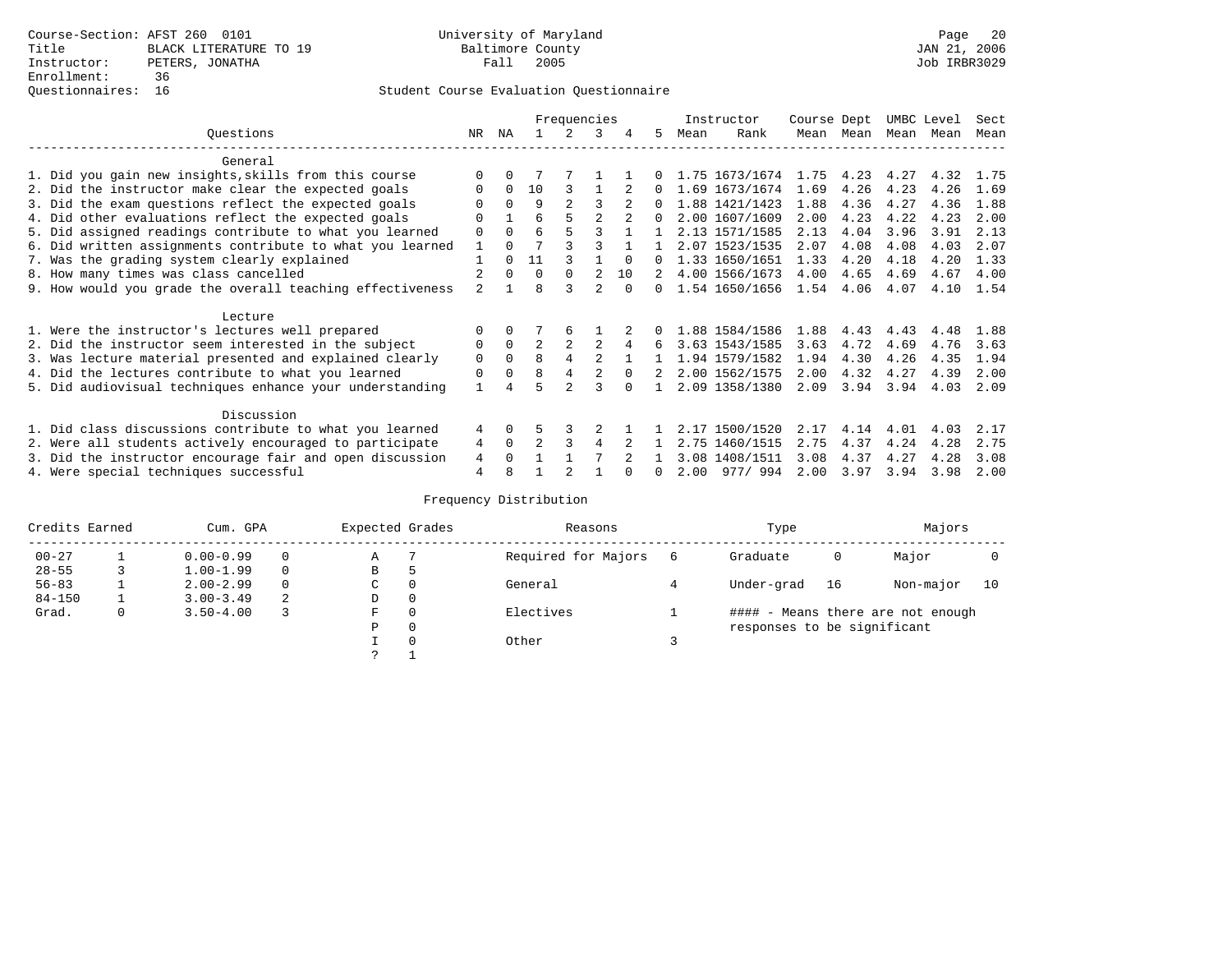|                                                           |             |              |                | Frequencies   |          |    |    |      | Instructor | Course Dept |           |      | UMBC Level | Sect |
|-----------------------------------------------------------|-------------|--------------|----------------|---------------|----------|----|----|------|------------|-------------|-----------|------|------------|------|
| Ouestions                                                 | NR          | ΝA           |                | $\mathcal{L}$ | 3        | 4  | 5  | Mean | Rank       |             | Mean Mean |      | Mean Mean  | Mean |
| General                                                   |             |              |                |               |          |    |    |      |            |             |           |      |            |      |
| 1. Did you gain new insights, skills from this course     |             | <sup>0</sup> |                |               |          |    | 18 | 4.73 | 331/1674   | 4.73        | 4.23      | 4.27 | 4.32       | 4.73 |
| 2. Did the instructor make clear the expected goals       |             | $\Omega$     | <sup>0</sup>   |               |          |    | 13 | 4.45 | 657/1674   | 4.45        | 4.26      | 4.23 | 4.26       | 4.45 |
| 3. Did the exam questions reflect the expected goals      |             | 5            | 0              | <sup>0</sup>  |          |    | 10 | 4.53 | 551/1423   | 4.53        | 4.36      | 4.27 | 4.36       | 4.53 |
| 4. Did other evaluations reflect the expected goals       |             | $\Omega$     | U              |               |          |    | 19 | 4.73 | 252/1609   | 4.73        | 4.23      | 4.22 | 4.23       | 4.73 |
| 5. Did assigned readings contribute to what you learned   | 0           | $\Omega$     | 0              |               |          |    | 21 | 4.86 | 106/1585   | 4.86        | 4.04      | 3.96 | 3.91       | 4.86 |
| 6. Did written assignments contribute to what you learned | $\mathbf 0$ | $\Omega$     | U              |               |          |    | 15 | 4.55 | 337/1535   | 4.55        | 4.08      | 4.08 | 4.03       | 4.55 |
| 7. Was the grading system clearly explained               | 0           | $\Omega$     | $\mathfrak{D}$ |               |          |    | 11 | 3.95 | 1162/1651  | 3.95        | 4.20      | 4.18 | 4.20       | 3.95 |
| 8. How many times was class cancelled                     | 0           | 0            | U              | $\Omega$      |          |    | 21 | 4.95 | 353/1673   | 4.95        | 4.65      | 4.69 | 4.67       | 4.95 |
| 9. How would you grade the overall teaching effectiveness | 6           | <sup>n</sup> |                | <sup>n</sup>  | U        | 10 | б. | 4.38 | 561/1656   | 4.38        | 4.06      | 4.07 | 4.10       | 4.38 |
|                                                           |             |              |                |               |          |    |    |      |            |             |           |      |            |      |
| Lecture                                                   |             |              |                |               |          |    |    |      |            |             |           |      | 4.48       |      |
| 1. Were the instructor's lectures well prepared           |             |              |                |               |          |    | 14 | 4.55 | 816/1586   | 4.55        | 4.43      | 4.43 |            | 4.55 |
| 2. Did the instructor seem interested in the subject      | 0           | $\Omega$     | 0              | $\Omega$      | 0        |    | 22 | 5.00 | 1/1585     | 5.00        | 4.72      | 4.69 | 4.76       | 5.00 |
| 3. Was lecture material presented and explained clearly   | 0           | $\Omega$     | 0              |               | $\Omega$ |    | 14 | 4.55 | 589/1582   | 4.55        | 4.30      | 4.26 | 4.35       | 4.55 |
| 4. Did the lectures contribute to what you learned        | 0           | 0            | 0              | $\Omega$      |          |    | 16 | 4.68 | 467/1575   | 4.68        | 4.32      | 4.27 | 4.39       | 4.68 |
| 5. Did audiovisual techniques enhance your understanding  | 0           |              |                | U             |          | q  |    | 4.00 | 666/1380   | 4.00        | 3.94      | 3.94 | 4.03       | 4.00 |
| Discussion                                                |             |              |                |               |          |    |    |      |            |             |           |      |            |      |
| 1. Did class discussions contribute to what you learned   | 4           | $\Omega$     |                |               |          |    | 14 | 4.61 | 330/1520   | 4.61        | 4.14      | 4.01 | 4.03       | 4.61 |
| 2. Were all students actively encouraged to participate   | 4           | $\Omega$     | U              | $\Omega$      | $\Omega$ |    | 17 | 4.94 | 124/1515   | 4.94        | 4.37      | 4.24 | 4.28       | 4.94 |
| 3. Did the instructor encourage fair and open discussion  | 4           | <sup>0</sup> |                | $\Omega$      | $\Omega$ |    | 16 | 4.89 | 266/1511   | 4.89        | 4.37      | 4.27 | 4.28       | 4.89 |
| 4. Were special techniques successful                     | 4           |              |                |               |          |    | 11 | 4.24 | 369/994    | 4.24        | 3.97      | 3.94 | 3.98       | 4.24 |

| Credits Earned |          | Cum. GPA      |   |   | Expected Grades | Reasons             | Type                        |    | Majors                            |  |
|----------------|----------|---------------|---|---|-----------------|---------------------|-----------------------------|----|-----------------------------------|--|
| $00 - 27$      | $\Omega$ | $0.00 - 0.99$ |   | Α | 10              | Required for Majors | Graduate                    | 0  | Major                             |  |
| $28 - 55$      | 4        | $1.00 - 1.99$ |   | B | 8               |                     |                             |    |                                   |  |
| $56 - 83$      | 6        | $2.00 - 2.99$ | 6 | C | 0               | General             | Under-grad                  | 22 | Non-major                         |  |
| $84 - 150$     | 2        | $3.00 - 3.49$ |   | D | 0               |                     |                             |    |                                   |  |
| Grad.          | 0        | $3.50 - 4.00$ | 6 | F | 0               | Electives           |                             |    | #### - Means there are not enough |  |
|                |          |               |   | Ρ | 0               |                     | responses to be significant |    |                                   |  |
|                |          |               |   |   | $\Omega$        | Other               |                             |    |                                   |  |
|                |          |               |   |   | 2               |                     |                             |    |                                   |  |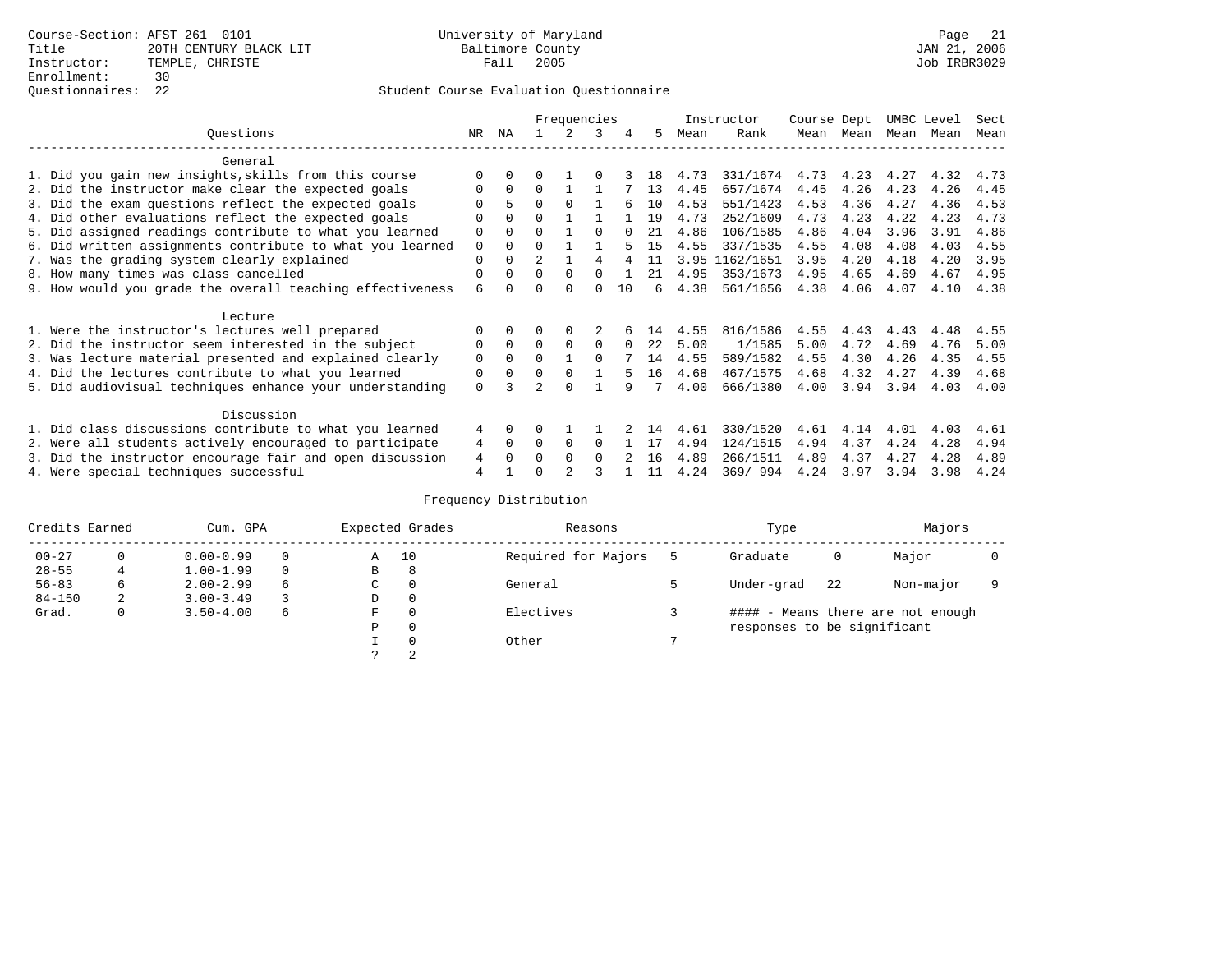|                                                           |                |          |                          |               | Frequencies    |   |    |      | Instructor     | Course Dept |           | UMBC Level |      | Sect |
|-----------------------------------------------------------|----------------|----------|--------------------------|---------------|----------------|---|----|------|----------------|-------------|-----------|------------|------|------|
| Ouestions                                                 | NR             | ΝA       |                          |               |                | 4 | 5. | Mean | Rank           |             | Mean Mean | Mean Mean  |      | Mean |
| General                                                   |                |          |                          |               |                |   |    |      |                |             |           |            |      |      |
| 1. Did you gain new insights, skills from this course     |                |          |                          |               |                |   |    |      | 3.83 1366/1674 | 3.83        | 4.23      | 4.27       | 4.32 | 3.83 |
| 2. Did the instructor make clear the expected goals       |                | $\Omega$ | ς                        |               |                |   |    |      | 3.09 1599/1674 | 3.09        | 4.26      | 4.23       | 4.26 | 3.09 |
| 3. Did the exam questions reflect the expected goals      |                | $\Omega$ | ς                        |               | U              | 4 | 4  |      | 3.42 1296/1423 | 3.42        | 4.36      | 4.27       | 4.36 | 3.42 |
| 4. Did other evaluations reflect the expected goals       |                |          |                          |               |                | 4 | 4  |      | 3.82 1278/1609 | 3.82        | 4.23      | 4.22       | 4.23 | 3.82 |
| 5. Did assigned readings contribute to what you learned   |                | $\Omega$ |                          | $\Omega$      |                |   |    | 4.27 | 539/1585       | 4.27        | 4.04      | 3.96       | 3.91 | 4.27 |
| 6. Did written assignments contribute to what you learned |                | $\Omega$ | $\overline{\mathcal{L}}$ | $\Omega$      | $\mathfrak{D}$ |   |    |      | 3.55 1273/1535 | 3.55        | 4.08      | 4.08       | 4.03 | 3.55 |
| 7. Was the grading system clearly explained               |                | $\Omega$ |                          | $\mathcal{D}$ |                |   |    | 3.27 | 1520/1651      | 3.27        | 4.20      | 4.18       | 4.20 | 3.27 |
| 8. How many times was class cancelled                     | 0              | $\Omega$ | U                        | $\Omega$      |                |   | 12 | 5.00 | 1/1673         | 5.00        | 4.65      | 4.69       | 4.67 | 5.00 |
| 9. How would you grade the overall teaching effectiveness | ζ              | $\cap$   |                          |               |                |   |    |      | 3.00 1540/1656 | 3.00        | 4.06      | 4.07       | 4.10 | 3.00 |
| Lecture                                                   |                |          |                          |               |                |   |    |      |                |             |           |            |      |      |
| 1. Were the instructor's lectures well prepared           |                | $\Omega$ |                          |               |                |   |    |      | 3.40 1499/1586 | 3.40        | 4.43      | 4.43       | 4.48 | 3.40 |
| 2. Did the instructor seem interested in the subject      | $\overline{2}$ | $\Omega$ | $\Omega$                 | $\Omega$      |                |   |    |      | 4.60 1142/1585 | 4.60        | 4.72      | 4.69       | 4.76 | 4.60 |
| 3. Was lecture material presented and explained clearly   | 3              | $\Omega$ |                          |               | $\mathfrak{D}$ |   |    |      | 3.44 1427/1582 | 3.44        | 4.30      | 4.26       | 4.35 | 3.44 |
| 4. Did the lectures contribute to what you learned        | 3              | 0        | 2                        | $\Omega$      |                |   | 4  |      | 3.78 1279/1575 | 3.78        | 4.32      | 4.27       | 4.39 | 3.78 |
| 5. Did audiovisual techniques enhance your understanding  | ζ              |          |                          |               |                |   |    |      | 2.75 1290/1380 | 2.75        | 3.94      | 3.94       | 4.03 | 2.75 |
|                                                           |                |          |                          |               |                |   |    |      |                |             |           |            |      |      |
| Discussion                                                |                |          |                          |               |                |   |    |      |                |             |           |            |      |      |
| 1. Did class discussions contribute to what you learned   | 3              | 0        |                          |               |                |   |    | 3.67 | 1092/1520      | 3.67        | 4.14      | 4.01       | 4.03 | 3.67 |
| 2. Were all students actively encouraged to participate   | 3              | $\Omega$ |                          | $\Omega$      |                |   | 6  | 4.22 | 922/1515       | 4.22        | 4.37      | 4.24       | 4.28 | 4.22 |
| 3. Did the instructor encourage fair and open discussion  | 3              |          |                          |               | $\mathfrak{D}$ |   |    | 3.67 | 1265/1511      | 3.67        | 4.37      | 4.27       | 4.28 | 3.67 |
| 4. Were special techniques successful                     | 3              |          |                          |               |                |   |    | 2.67 | 954/994        | 2.67        | 3.97      | 3.94       | 3.98 | 2.67 |

| Credits Earned |   | Cum. GPA      |   | Expected Grades |          | Reasons             | Type                        |    | Majors                            |   |
|----------------|---|---------------|---|-----------------|----------|---------------------|-----------------------------|----|-----------------------------------|---|
| $00 - 27$      | 0 | $0.00 - 0.99$ |   | Α               | 4        | Required for Majors | Graduate                    | 0  | Major                             |   |
| $28 - 55$      |   | $1.00 - 1.99$ |   | В               |          |                     |                             |    |                                   |   |
| $56 - 83$      |   | $2.00 - 2.99$ |   | $\sim$<br>◡     | $\Omega$ | General             | Under-grad                  | 12 | Non-major                         | 6 |
| $84 - 150$     |   | $3.00 - 3.49$ | 2 | D               | 0        |                     |                             |    |                                   |   |
| Grad.          | 0 | $3.50 - 4.00$ |   | F               | 0        | Electives           |                             |    | #### - Means there are not enough |   |
|                |   |               |   | Ρ               | 0        |                     | responses to be significant |    |                                   |   |
|                |   |               |   |                 | 0        | Other               |                             |    |                                   |   |
|                |   |               |   | $\mathcal{L}$   |          |                     |                             |    |                                   |   |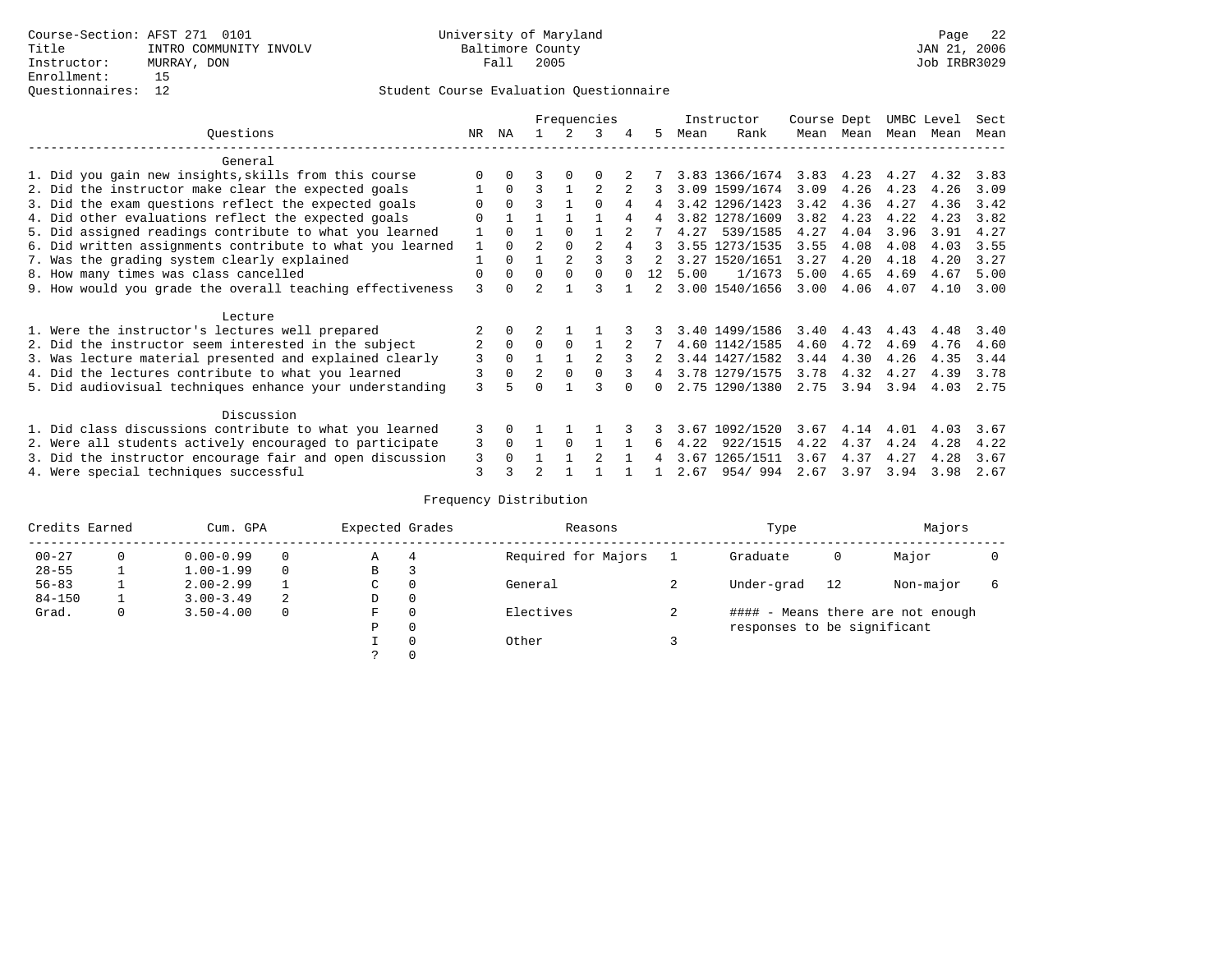|                                                           |             |              |          |                | Frequencies    |          |          |      | Instructor       | Course Dept |      | UMBC Level |           | Sect        |
|-----------------------------------------------------------|-------------|--------------|----------|----------------|----------------|----------|----------|------|------------------|-------------|------|------------|-----------|-------------|
| Ouestions                                                 | NR          | ΝA           |          | $\mathcal{L}$  |                |          | 5        | Mean | Rank             | Mean Mean   |      | Mean Mean  |           | Mean        |
| General                                                   |             |              |          |                |                |          |          |      |                  |             |      |            |           |             |
| 1. Did you gain new insights, skills from this course     | 0           | <sup>0</sup> |          |                |                |          |          |      | 3.90 1322/1674   | 3.90        | 4.23 | 4.27       | 4.32      | 3.90        |
| 2. Did the instructor make clear the expected goals       |             | $\Omega$     | $\Omega$ | $\overline{2}$ | 6              | 2        | $\Omega$ |      | 3.00 1608/1674   | 3.00        | 4.26 | 4.23       | 4.26      | 3.00        |
| 3. Did the exam questions reflect the expected goals      |             | $\Omega$     | $\Omega$ | $\Omega$       | 4              | 5        |          |      | 3.70 1192/1423   | 3.70        | 4.36 | 4.27       | 4.36      | 3.70        |
| 4. Did other evaluations reflect the expected goals       | U           | 4            | $\cap$   | $\Omega$       | 3              |          |          |      | 3.67 1377/1609   | 3.67        | 4.23 | 4.22       | 4.23      | 3.67        |
| 5. Did assigned readings contribute to what you learned   | $\Omega$    | $\Omega$     | $\Omega$ |                | ζ              | 2        | 4        |      | 3.90 907/1585    | 3.90        | 4.04 | 3.96       | 3.91      | 3.90        |
| 6. Did written assignments contribute to what you learned | $\mathbf 0$ |              | 0        | $\Omega$       |                |          |          | 4.00 | 870/1535         | 4.00        | 4.08 | 4.08       | 4.03      | 4.00        |
| 7. Was the grading system clearly explained               | 0           | $\Omega$     | 0        | $\mathbf{1}$   | $\overline{a}$ | 3        |          |      | 4.00 1097/1651   | 4.00        | 4.20 | 4.18       | 4.20      | 4.00        |
| 8. How many times was class cancelled                     | 0           | $\Omega$     | U        | $\Omega$       | $\Omega$       |          | 10       | 5.00 | 1/1673           | 5.00        | 4.65 | 4.69       | 4.67      | 5.00        |
| 9. How would you grade the overall teaching effectiveness | 2           | $\Omega$     | U        | $\Omega$       | 3              |          | $\Omega$ |      | 3.63 1319/1656   | 3.63        | 4.06 | 4.07       | 4.10      | 3.63        |
|                                                           |             |              |          |                |                |          |          |      |                  |             |      |            |           |             |
| Lecture                                                   |             |              |          |                |                |          |          |      |                  |             |      |            |           |             |
| 1. Were the instructor's lectures well prepared           | 0           | $\Omega$     | U        | $\Omega$       |                |          |          |      | 4.10 1250/1586   | 4.10        | 4.43 | 4.43       | 4.48      | 4.10        |
| 2. Did the instructor seem interested in the subject      | 0           | $\Omega$     | $\Omega$ | $\Omega$       | $\Omega$       | $\Omega$ | 10       | 5.00 | 1/1585           | 5.00        | 4.72 | 4.69       | 4.76      | 5.00        |
| 3. Was lecture material presented and explained clearly   | 0           | $\Omega$     | $\Omega$ |                |                |          |          |      | 3.80 1272/1582   | 3.80        | 4.30 | 4.26       | 4.35      | 3.80        |
| 4. Did the lectures contribute to what you learned        | 0           | $\Omega$     | $\Omega$ | $\overline{2}$ | $\mathbf{1}$   | 4        |          |      | 3.80 1264/1575   | 3.80        | 4.32 | 4.27       | 4.39      | 3.80        |
| 5. Did audiovisual techniques enhance your understanding  | $\Omega$    |              |          |                | $\cap$         | $\cap$   | $\Omega$ |      | 1.67 1372/1380   | 1.67 3.94   |      | 3.94       | 4.03 1.67 |             |
| Discussion                                                |             |              |          |                |                |          |          |      |                  |             |      |            |           |             |
| 1. Did class discussions contribute to what you learned   | 0           | 0            | 0        | $\Omega$       | 3              | 2        | 5.       | 4.20 | 700/1520         | 4.20        | 4.14 | 4.01       | 4.03      | 4.20        |
| 2. Were all students actively encouraged to participate   | 0           | $\Omega$     | 0        | 0              | $\mathbf{1}$   | 2        |          | 4.60 | 543/1515         | 4.60        | 4.37 | 4.24       | 4.28      | 4.60        |
| 3. Did the instructor encourage fair and open discussion  | 0           | $\Omega$     | $\Omega$ | $\overline{2}$ | $\mathfrak{D}$ |          | 5        |      | 3.90 1139/1511   | 3.90        | 4.37 | 4.27       | 4.28      | 3.90        |
| 4. Were special techniques successful                     | 0           | R            |          |                | $\Omega$       | $\Omega$ |          |      | $3.50$ ****/ 994 | ****        | 3.97 | 3.94       | 3.98      | $***$ * * * |
|                                                           |             |              |          |                |                |          |          |      |                  |             |      |            |           |             |
| Laboratory                                                |             |              |          |                |                |          |          |      |                  |             |      |            |           |             |
| 2. Were you provided with adequate background information | 9           | $\Omega$     |          | $\Omega$       | 0              | $\Omega$ | $\Omega$ |      | $1.00$ ****/ 278 | ****        | 4.21 | 4.19       | 4.36      | $* * * * *$ |
|                                                           |             |              |          |                |                |          |          |      |                  |             |      |            |           |             |
| Seminar                                                   |             |              |          |                |                |          |          |      |                  |             |      |            |           |             |
| 1. Were assigned topics relevant to the announced theme   | 8           |              |          | $\Omega$       | 0              |          |          |      | $5.00$ ****/ 103 | * * * *     | 4.39 | 4.41       | 4.07      | ****        |

| Credits Earned |    | Cum. GPA      |          | Expected Grades | Reasons             | Type                        |    | Majors                            |  |
|----------------|----|---------------|----------|-----------------|---------------------|-----------------------------|----|-----------------------------------|--|
| $00 - 27$      |    | $0.00 - 0.99$ | 0        | Α               | Required for Majors | Graduate                    | 0  | Major                             |  |
| $28 - 55$      | z. | $1.00 - 1.99$ | $\Omega$ | В               |                     |                             |    |                                   |  |
| $56 - 83$      |    | $2.00 - 2.99$ | $\Omega$ | C               | General             | Under-grad                  | 10 | Non-major                         |  |
| $84 - 150$     |    | $3.00 - 3.49$ | 5        | D               |                     |                             |    |                                   |  |
| Grad.          |    | $3.50 - 4.00$ | $\Omega$ | F               | Electives           |                             |    | #### - Means there are not enough |  |
|                |    |               |          | P               |                     | responses to be significant |    |                                   |  |
|                |    |               |          |                 | Other               |                             |    |                                   |  |
|                |    |               |          |                 |                     |                             |    |                                   |  |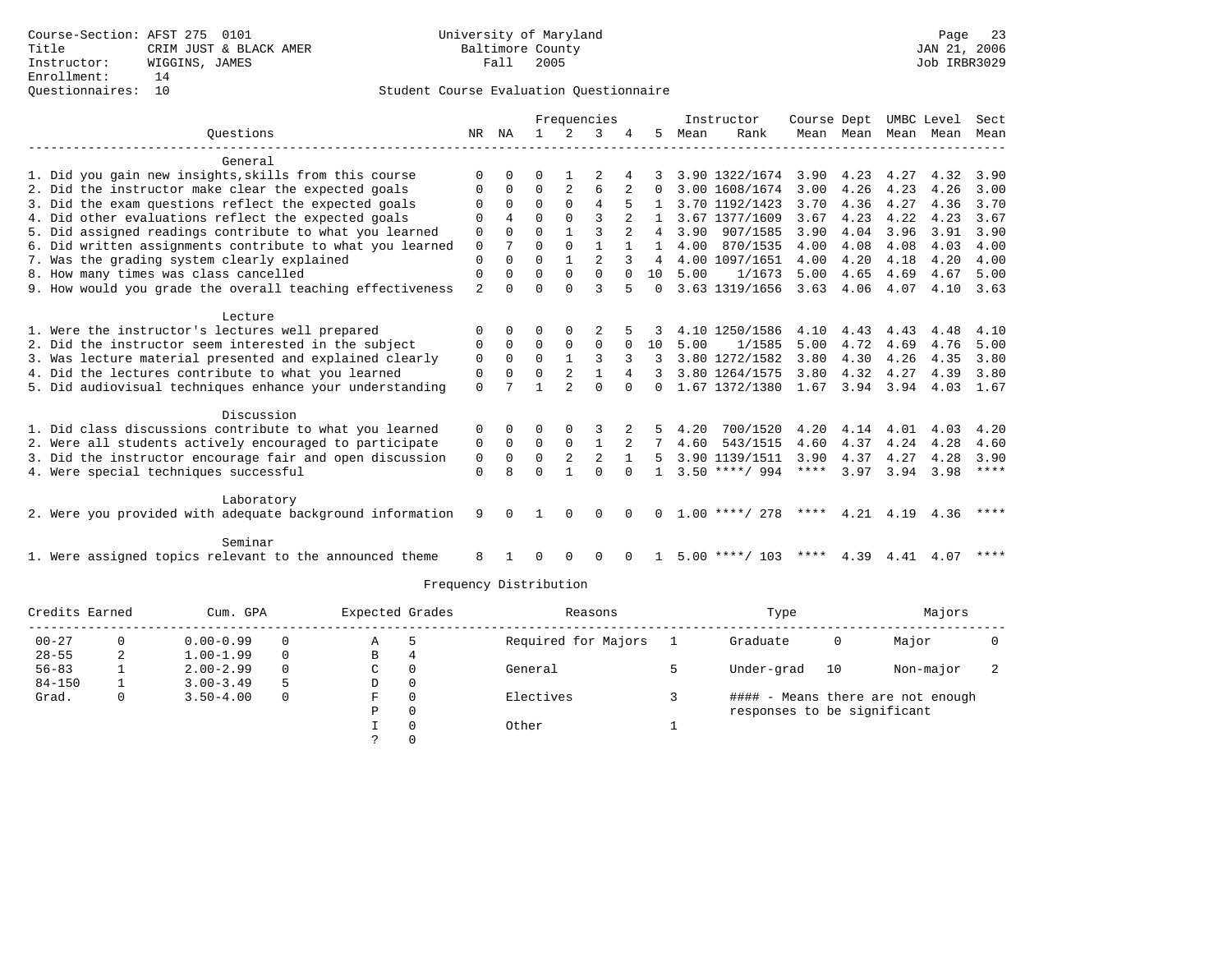|                                                           |          |              |              |          | Frequencies  |          |          |      | Instructor     | Course Dept |           |      | UMBC Level | Sect |
|-----------------------------------------------------------|----------|--------------|--------------|----------|--------------|----------|----------|------|----------------|-------------|-----------|------|------------|------|
| Ouestions                                                 | NR       | ΝA           |              |          | 3            | 4        | 5.       | Mean | Rank           |             | Mean Mean | Mean | Mean       | Mean |
| General                                                   |          |              |              |          |              |          |          |      |                |             |           |      |            |      |
| 1. Did you gain new insights, skills from this course     |          |              |              |          | 0            |          |          |      | 1.00 1674/1674 | 1.00        | 4.23      | 4.27 | 4.26       | 1.00 |
| 2. Did the instructor make clear the expected goals       | 0        | $\Omega$     | $\Omega$     |          | $\Omega$     | 0        | 0        |      | 2.00 1672/1674 | 2.00        | 4.26      | 4.23 | 4.21       | 2.00 |
| 4. Did other evaluations reflect the expected goals       | O        | $\Omega$     | $\Omega$     | $\Omega$ |              | $\Omega$ |          |      | 3.00 1557/1609 | 3.00        | 4.23      | 4.22 | 4.27       | 3.00 |
| 5. Did assigned readings contribute to what you learned   | O        | $\Omega$     |              | $\cap$   | <sup>n</sup> |          |          |      | 1.00 1583/1585 | 1.00        | 4.04      | 3.96 | 3.95       | 1.00 |
| 6. Did written assignments contribute to what you learned | 0        | $\Omega$     | 0            |          |              |          | 0        |      | 3.00 1435/1535 | 3.00        | 4.08      | 4.08 | 4.15       | 3.00 |
| 7. Was the grading system clearly explained               | $\Omega$ | $\Omega$     | 0            |          | <sup>0</sup> | $\Omega$ |          |      | 2.00 1636/1651 | 2.00        | 4.20      | 4.18 | 4.16       | 2.00 |
| 8. How many times was class cancelled                     | $\Omega$ | $\Omega$     | 0            | $\Omega$ | <sup>0</sup> |          | 0        |      | 4.00 1566/1673 | 4.00        | 4.65      | 4.69 | 4.68       | 4.00 |
| 9. How would you grade the overall teaching effectiveness | $\Omega$ | $\cap$       | <sup>n</sup> |          | <sup>n</sup> | $\cap$   | $\Omega$ |      | 2.00 1641/1656 | 2.00        | 4.06      | 4.07 | 4.07       | 2.00 |
| Lecture                                                   |          |              |              |          |              |          |          |      |                |             |           |      |            |      |
| 1. Were the instructor's lectures well prepared           |          | $\Omega$     |              | $\Omega$ | O            |          |          |      | 1.00 1585/1586 | 1.00        | 4.43      | 4.43 | 4.42       | 1.00 |
| 2. Did the instructor seem interested in the subject      | $\Omega$ | $\Omega$     | $\Omega$     | $\Omega$ | <sup>0</sup> |          |          |      | 4.00 1472/1585 | 4.00        | 4.72      | 4.69 | 4.66       | 4.00 |
| 3. Was lecture material presented and explained clearly   | 0        | $\mathbf{0}$ |              |          |              |          |          |      | 1.00 1581/1582 | 1.00        | 4.30      | 4.26 | 4.26       | 1.00 |
| 4. Did the lectures contribute to what you learned        | 0        |              |              |          |              |          |          |      | 2.00 1562/1575 | 2.00        | 4.32      | 4.27 | 4.25       | 2.00 |
| Discussion                                                |          |              |              |          |              |          |          |      |                |             |           |      |            |      |
| 1. Did class discussions contribute to what you learned   | $\Omega$ | $\Omega$     |              |          |              |          |          |      | 2.00 1507/1520 | 2.00        | 4.14      | 4.01 | 4.09       | 2.00 |
| 2. Were all students actively encouraged to participate   | 0        | $\Omega$     | $\Omega$     |          | <sup>0</sup> | $\Omega$ | 0        |      | 2.00 1493/1515 | 2.00        | 4.37      | 4.24 | 4.32       | 2.00 |
| 3. Did the instructor encourage fair and open discussion  | $\Omega$ |              |              |          |              |          |          |      | 4.00 1050/1511 | 4.00        | 4.37      | 4.27 | 4.34       | 4.00 |

| Credits Earned |          | Cum. GPA      |              | Expected Grades |              | Reasons             | Type                        |   | Majors                            |  |
|----------------|----------|---------------|--------------|-----------------|--------------|---------------------|-----------------------------|---|-----------------------------------|--|
| $00 - 27$      |          | $0.00 - 0.99$ | $\Omega$     | Α               |              | Required for Majors | Graduate                    | 0 | Major                             |  |
| $28 - 55$      | 0        | $1.00 - 1.99$ | $\Omega$     | В               | 0            |                     |                             |   |                                   |  |
| $56 - 83$      | 0        | $2.00 - 2.99$ | $\Omega$     | C               | 0            | General             | Under-grad                  |   | Non-major                         |  |
| $84 - 150$     | $\Omega$ | $3.00 - 3.49$ | $\Omega$     | D               | 0            |                     |                             |   |                                   |  |
| Grad.          | 0        | $3.50 - 4.00$ | $\mathbf{0}$ | F               | 0            | Electives           |                             |   | #### - Means there are not enough |  |
|                |          |               |              | Р               | $\mathbf{0}$ |                     | responses to be significant |   |                                   |  |
|                |          |               |              |                 | 0            | Other               |                             |   |                                   |  |
|                |          |               |              |                 | 0            |                     |                             |   |                                   |  |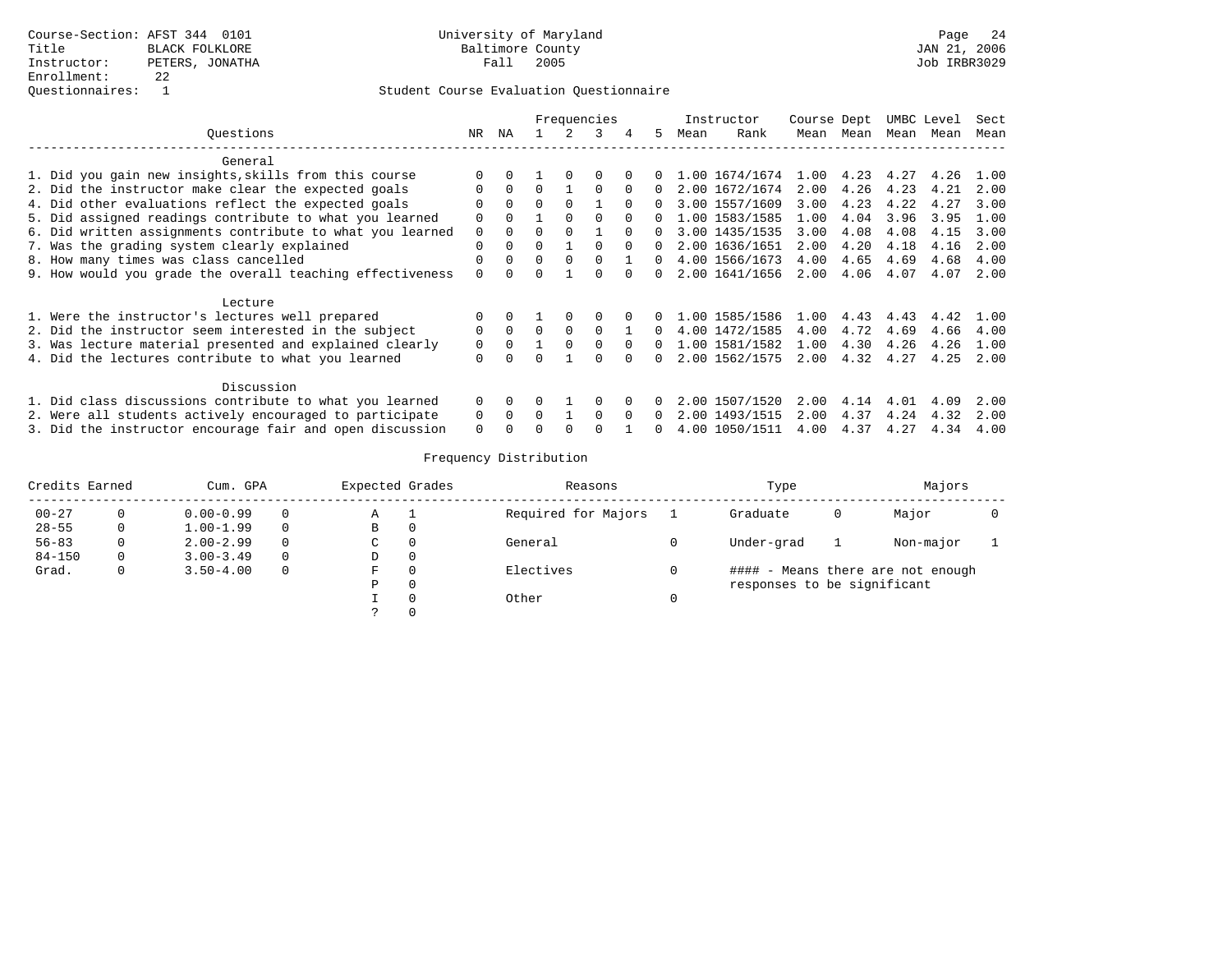|                                                                                                                |              |                            |                              |                             | Frequencies                |                            |                      |              | Instructor                           | Course Dept UMBC Level |              |              |                     | Sect         |
|----------------------------------------------------------------------------------------------------------------|--------------|----------------------------|------------------------------|-----------------------------|----------------------------|----------------------------|----------------------|--------------|--------------------------------------|------------------------|--------------|--------------|---------------------|--------------|
| Questions                                                                                                      |              | NR NA                      | 1                            | 2                           | 3                          | 4                          |                      | 5 Mean       | Rank                                 |                        |              |              | Mean Mean Mean Mean | Mean         |
|                                                                                                                |              |                            |                              |                             |                            |                            |                      |              |                                      |                        |              |              |                     |              |
| General                                                                                                        |              |                            |                              |                             |                            |                            |                      |              |                                      |                        |              |              |                     |              |
| 1. Did you gain new insights, skills from this course                                                          | 1            | $\mathbf 0$                | $\Omega$                     | $\Omega$                    | 3                          | 3                          | 10                   | 4.44         | 719/1674                             | 4.44                   | 4.23         | 4.27         | 4.26                | 4.44         |
| 2. Did the instructor make clear the expected goals                                                            | $\mathbf{1}$ | $\mathbf{0}$               | $\mathbf 0$                  | $\mathbf{0}$                | $\overline{3}$             | 4                          | 9                    | 4.38         | 776/1674                             | 4.38                   | 4.26         | 4.23         | 4.21                | 4.38         |
| 3. Did the exam questions reflect the expected goals                                                           | 1            | 1                          | 1                            | 1                           | 3                          | 3                          | 7                    |              | 3.93 1079/1423                       | 3.93                   | 4.36         | 4.27         | 4.27                | 3.93         |
| 4. Did other evaluations reflect the expected goals                                                            | 1            | $\mathbf 0$                | $\mathbf 0$                  | $\mathbf 0$                 | $\mathbf{1}$               | 6                          | 9                    | 4.50         | 490/1609                             | 4.50                   | 4.23         | 4.22         | 4.27                | 4.50         |
| 5. Did assigned readings contribute to what you learned                                                        | 1            | $\mathbf 0$                | $\mathbf{1}$<br>$\mathbf{1}$ | $\mathbf 0$                 | 3<br>$\overline{2}$        | 3                          | 9<br>$7\phantom{.0}$ | 4.19         | 622/1585                             | 4.19                   | 4.04         | 3.96         | 3.95                | 4.19         |
| 6. Did written assignments contribute to what you learned<br>7. Was the grading system clearly explained       | 1<br>1       | $\mathbf 0$<br>$\Omega$    | $\Omega$                     | $\mathbf 0$<br>$\mathbf{0}$ | $\mathbf{1}$               | 6<br>6                     | 9                    | 4.13<br>4.50 | 807/1535<br>524/1651                 | 4.13<br>4.50           | 4.08<br>4.20 | 4.08<br>4.18 | 4.15<br>4.16        | 4.13<br>4.50 |
| 8. How many times was class cancelled                                                                          | $\mathbf{1}$ | $\Omega$                   | $\Omega$                     | $\Omega$                    | $\Omega$                   | $\Omega$                   | 16                   | 5.00         | 1/1673                               | 5.00                   | 4.65         | 4.69         | 4.68                | 5.00         |
| 9. How would you grade the overall teaching effectiveness                                                      | 7            | $\mathbf{1}$               | $\Omega$                     | $\Omega$                    | $\overline{4}$             | 4                          | 1                    |              | 3.67 1297/1656                       | $3.67$ 4.06            |              | 4.07         | 4.07                | 3.67         |
|                                                                                                                |              |                            |                              |                             |                            |                            |                      |              |                                      |                        |              |              |                     |              |
| Lecture                                                                                                        |              |                            |                              |                             |                            |                            |                      |              |                                      |                        |              |              |                     |              |
| 1. Were the instructor's lectures well prepared                                                                | 1            | $\mathbf 0$                | 0                            | 1                           | 2                          | 2                          | 11                   | 4.44         | 960/1586                             | 4.44                   | 4.43         | 4.43         | 4.42                | 4.44         |
| 2. Did the instructor seem interested in the subject                                                           | 3            | $\mathbf 0$                | $\mathbf 0$                  | $\mathbf 0$                 | $\mathbf 0$                | 1                          | 13                   | 4.93         | 453/1585                             | 4.93                   | 4.72         | 4.69         | 4.66                | 4.93         |
| 3. Was lecture material presented and explained clearly                                                        | 2            | $\mathbf 0$                | 0                            | $\mathbf 0$                 | 4                          | 2                          | - 9                  | 4.33         | 850/1582                             | 4.33                   | 4.30         | 4.26         | 4.26                | 4.33         |
| 4. Did the lectures contribute to what you learned                                                             | 2            | $\mathbf 0$                | $\mathbf 0$                  | 2                           | $\mathbf{1}$               | $\overline{2}$             | 10                   | 4.33         | 886/1575                             | 4.33                   | 4.32         | 4.27         | 4.25                | 4.33         |
| 5. Did audiovisual techniques enhance your understanding                                                       | 2            | $\Omega$                   | $\Omega$                     | $\Omega$                    | $\overline{a}$             | 3                          | 10                   | 4.53         | 284/1380                             | 4.53                   | 3.94         | 3.94         | 4.01                | 4.53         |
|                                                                                                                |              |                            |                              |                             |                            |                            |                      |              |                                      |                        |              |              |                     |              |
| Discussion                                                                                                     |              |                            |                              |                             |                            |                            |                      |              |                                      |                        |              |              |                     |              |
| 1. Did class discussions contribute to what you learned                                                        | 7            | 0                          | $\mathbf 0$                  | $\mathbf{0}$                | 2                          | 1                          | 7                    | 4.50         | 397/1520                             | 4.50                   | 4.14         | 4.01         | 4.09                | 4.50         |
| 2. Were all students actively encouraged to participate                                                        | 7            | $\mathbf 0$                | 0                            | $\mathbf 0$                 | $\mathbf{1}$               | $\mathbf{1}$               | 8                    | 4.70         | 453/1515                             | 4.70                   | 4.37         | 4.24         | 4.32                | 4.70         |
| 3. Did the instructor encourage fair and open discussion                                                       | 7            | $\mathbf 0$                | $\mathbf 0$                  | $\mathbf 0$                 | $\mathbf{1}$               | 2                          | 7                    | 4.60         | 563/1511                             | 4.60                   | 4.37         | 4.27         | 4.34                | 4.60         |
| 4. Were special techniques successful                                                                          | 7            | $\mathbf{1}$               | $\Omega$                     | $\overline{2}$              | $\Omega$                   | $\mathbf{1}$               | 6                    | 4.22         | 374/994                              | 4.22                   | 3.97         | 3.94         | 3.96                | 4.22         |
|                                                                                                                |              |                            |                              |                             |                            |                            |                      |              |                                      |                        |              |              |                     |              |
| Laboratory                                                                                                     |              |                            |                              |                             |                            |                            |                      |              |                                      |                        |              |              |                     | $***$ * * *  |
| 1. Did the lab increase understanding of the material                                                          | 15           | $\Omega$                   | $\mathbf 0$                  | $\mathbf{0}$                | $\mathbf{0}$               | 0                          | 2                    |              | $5.00$ ****/ 265                     | $***$ * *<br>****      | 4.06         | 4.23         | 4.26                | ****         |
| 2. Were you provided with adequate background information                                                      | 15           | $\mathbf 0$<br>$\mathbf 0$ | 0<br>$\mathbf 0$             | $\mathbf{0}$<br>$\mathbf 0$ | $\mathsf 0$<br>$\mathbf 0$ | $\mathbf 0$<br>$\mathbf 0$ | 2<br>2               | 5.00         | ****/ 278                            | $***$ * * *            | 4.21         | 4.19         | 4.24                | ****         |
| 3. Were necessary materials available for lab activities<br>4. Did the lab instructor provide assistance       | 15<br>15     | $\Omega$                   | $\Omega$                     | $\Omega$                    | $\Omega$                   | $\Omega$                   | 2                    |              | $5.00$ ****/ 260<br>$5.00$ ****/ 259 | $***$ * *              | 4.43<br>4.21 | 4.46<br>4.33 | 4.49<br>4.33        | ****         |
| 5. Were requirements for lab reports clearly specified                                                         | 15           | $\Omega$                   | $\Omega$                     | $\Omega$                    | $\Omega$                   | $\Omega$                   | 2                    |              | $5.00$ ****/ 233                     | $***$ * *              | 4.36         | 4.20         | 4.18                | ****         |
|                                                                                                                |              |                            |                              |                             |                            |                            |                      |              |                                      |                        |              |              |                     |              |
| Seminar                                                                                                        |              |                            |                              |                             |                            |                            |                      |              |                                      |                        |              |              |                     |              |
| 1. Were assigned topics relevant to the announced theme                                                        | 15           | $\mathbf 0$                | $\mathbf 0$                  | $\mathbf{0}$                | 0                          | 0                          | 2                    |              | $5.00$ ****/ 103                     | ****                   | 4.39         | 4.41         | 4.10                | $***$        |
| 2. Was the instructor available for individual attention                                                       | 15           | $\mathbf 0$                | $\mathbf 0$                  | $\mathsf 0$                 | $\mathbf 0$                | $\mathbf 0$                | $\overline{2}$       |              | $5.00$ ****/ 101                     | ****                   | 4.33         | 4.48         | 4.30                | ****         |
| 3. Did research projects contribute to what you learned                                                        | 15           | $\mathbf 0$                | $\mathbf 0$                  | $\mathsf 0$                 | $\mathbf 0$                | $\mathbf 0$                | 2                    | 5.00         | $***$ /<br>95                        | ****                   | 4.15         | 4.31         | 3.91                | ****         |
| 4. Did presentations contribute to what you learned                                                            | 15           | $\mathbf 0$                | $\mathbf 0$                  | $\mathbf 0$                 | $\mathbf 0$                | $\Omega$                   | 2                    | 5.00         | 99<br>$***$ /                        | $***$ * * *            | 4.36         | 4.39         | 4.29                | $***$        |
| 5. Were criteria for grading made clear                                                                        | 15           | $\Omega$                   | $\Omega$                     | $\Omega$                    | $\Omega$                   | $\Omega$                   | 2                    |              | $5.00$ ****/<br>97                   | $***$ * * *            | 3.76         | 4.14         | 3.48                | ****         |
|                                                                                                                |              |                            |                              |                             |                            |                            |                      |              |                                      |                        |              |              |                     |              |
| Field Work                                                                                                     |              |                            |                              |                             |                            |                            |                      |              |                                      |                        |              |              |                     |              |
| 1. Did field experience contribute to what you learned                                                         | 15           | 0                          | 0                            | $\mathsf 0$                 | 0                          | 0                          | 2                    |              | 76<br>$5.00$ ****/                   | ****                   | 3.36         | 3.98         | 4.03                | $***$ * * *  |
| 2. Did you clearly understand your evaluation criteria                                                         | 15           | $\mathbf 0$                | $\mathbf 0$                  | $\mathbf 0$                 | 0                          | $\Omega$                   | 2                    | 5.00         | $***$ /<br>77                        | ****                   | 3.65         | 3.93         | 3.70                | $***$ * * *  |
| 3. Was the instructor available for consultation                                                               | 15           | $\mathbf 0$                | $\mathbf 0$                  | $\mathbf 0$                 | $\mathbf 0$                | $\Omega$                   | 2                    |              | $5.00$ ****/<br>53                   | ****                   | 4.19         | 4.45         | 3.87                | ****         |
| 4. To what degree could you discuss your evaluations                                                           | 15           | $\mathbf 0$                | $\mathbf 0$                  | $\mathbf 0$                 | $\mathbf 0$                | $\mathbf 0$                | 2                    | 5.00         | 48<br>$* * * * /$                    | $***$ * * *            | 3.86         | 4.12         | 3.67                | ****         |
| 5. Did conferences help you carry out field activities                                                         | 15           | $\Omega$                   | $\Omega$                     | $\Omega$                    | $\Omega$                   | $\Omega$                   | 2                    |              | $5.00$ ****/<br>49                   | $***$ * * *            | 3.74         | 4.27         | 3.27                | $***$        |
|                                                                                                                |              |                            |                              |                             |                            |                            |                      |              |                                      |                        |              |              |                     |              |
| Self Paced                                                                                                     | 15           | $\mathbf 0$                | 0                            | 0                           | 0                          | 0                          | 2                    |              | $5.00$ ****/<br>61                   |                        | 4.03         |              | 3.20                | $***$ * * *  |
| 1. Did self-paced system contribute to what you learned<br>2. Did study questions make clear the expected goal | 15           | $\mathbf 0$                | 0                            | 0                           | $\mathbf{0}$               | 0                          | 2                    | 5.00         | 52<br>$***$ /                        | ****                   | 4.21         | 4.09<br>4.26 | 3.50                | $***$        |
| 3. Were your contacts with the instructor helpful                                                              | 15           | $\Omega$                   | 0                            | $\mathbf 0$                 | 0                          | $\Omega$                   | 2                    | 5.00         | $***/$<br>50                         | $***$ * *              | 4.23         | 4.44         | 3.82                | $***$        |
| 4. Was the feedback/tutoring by proctors helpful                                                               | 15           | $\Omega$                   | $\mathbf 0$                  | $\mathbf 0$                 | $\Omega$                   | $\Omega$                   | 2                    |              | 35<br>$5.00$ ****/                   | ****                   | 4.22         | 4.36         | 3.29                | $***$        |
| 5. Were there enough proctors for all the students                                                             | 15           | 0                          | $\Omega$                     | $\Omega$                    | $\Omega$                   | $\Omega$                   | 2                    |              | $5.00$ ****/<br>31                   | $***$ * *              | 4.25         | 4.34         | 4.29                | $***$        |
|                                                                                                                |              |                            |                              |                             |                            |                            |                      |              |                                      |                        |              |              |                     |              |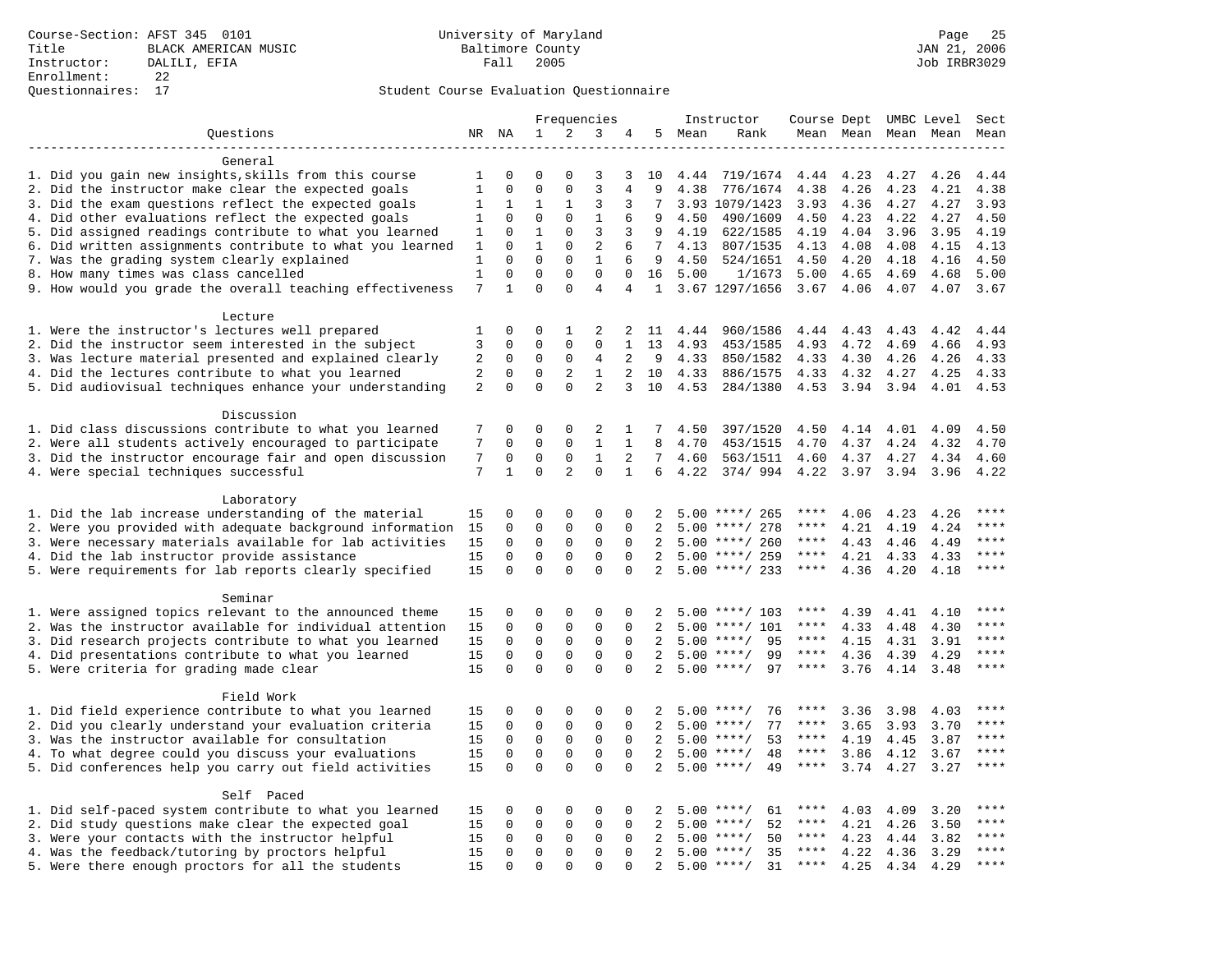| Course-Section: AFST 345 0101 |                      | University of Maryland                  | 25<br>Page   |
|-------------------------------|----------------------|-----------------------------------------|--------------|
| Title                         | BLACK AMERICAN MUSIC | Baltimore County                        | JAN 21, 2006 |
| Instructor:                   | DALILI, EFIA         | 2005<br>Fall                            | Job IRBR3029 |
| Enrollment:                   | 22                   |                                         |              |
| Ouestionnaires: 17            |                      | Student Course Evaluation Ouestionnaire |              |

| Credits Earned |             | Cum. GPA      |  | Expected Grades |          | Reasons             | Type                        | Majors |                                   |  |
|----------------|-------------|---------------|--|-----------------|----------|---------------------|-----------------------------|--------|-----------------------------------|--|
| $00 - 27$      |             | $0.00 - 0.99$ |  | Α               | 6        | Required for Majors | Graduate                    | 0      | Major                             |  |
| $28 - 55$      | 2           | $1.00 - 1.99$ |  | В               | 6        |                     |                             |        |                                   |  |
| $56 - 83$      |             | $2.00 - 2.99$ |  | C               | $\Omega$ | General             | Under-grad                  | 17     | Non-major                         |  |
| $84 - 150$     | 4           | $3.00 - 3.49$ |  | D               | $\Omega$ |                     |                             |        |                                   |  |
| Grad.          | $\mathbf 0$ | $3.50 - 4.00$ |  | F               | $\Omega$ | Electives           |                             |        | #### - Means there are not enough |  |
|                |             |               |  | Ρ               | $\Omega$ |                     | responses to be significant |        |                                   |  |
|                |             |               |  |                 | $\Omega$ | Other               |                             |        |                                   |  |
|                |             |               |  |                 | $\Omega$ |                     |                             |        |                                   |  |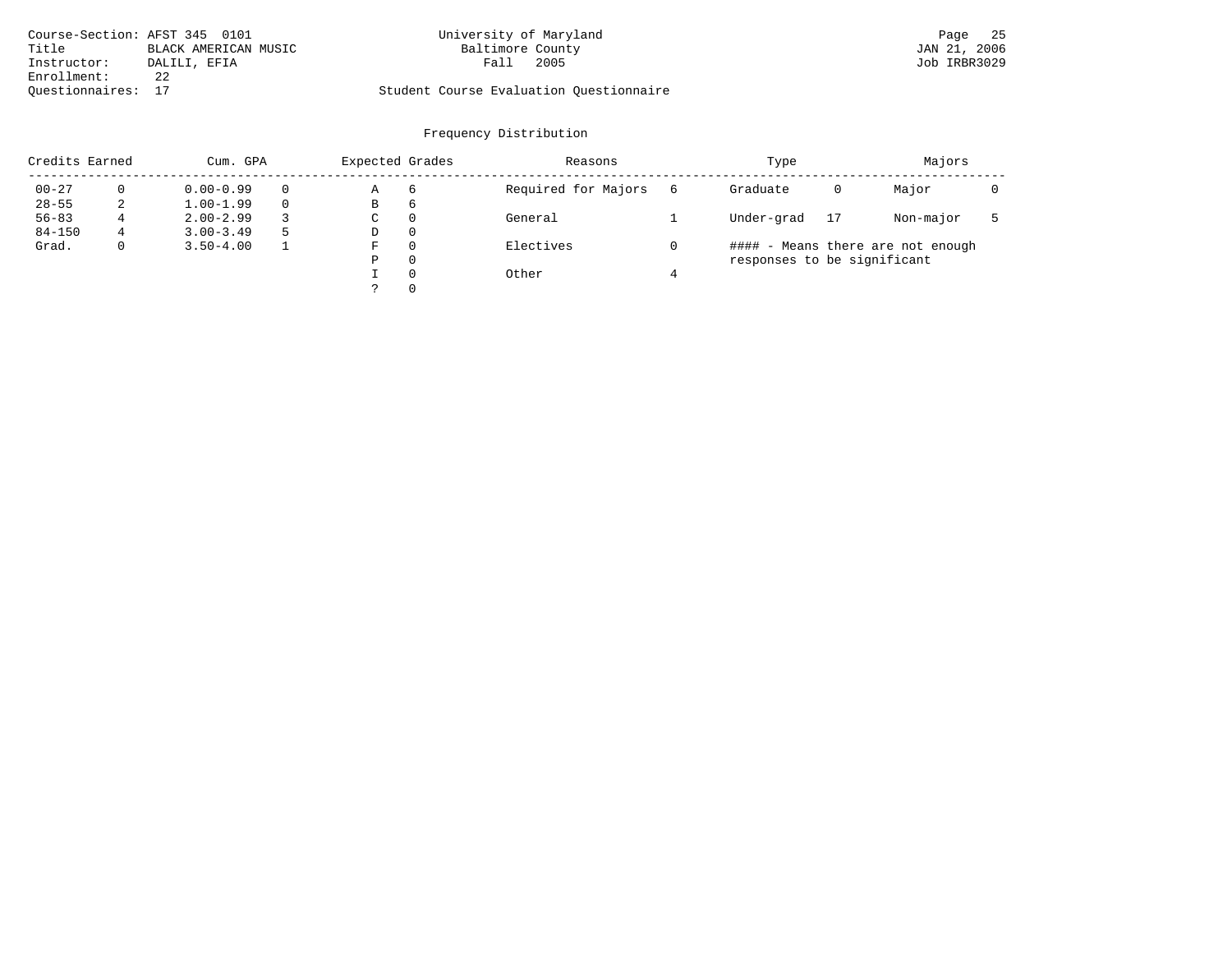|                                                          |                                                           |                |          |          |             | Frequencies  |   |    |      | Instructor     | Course Dept |      | UMBC Level |      | Sect |
|----------------------------------------------------------|-----------------------------------------------------------|----------------|----------|----------|-------------|--------------|---|----|------|----------------|-------------|------|------------|------|------|
|                                                          | Questions                                                 | NR.            | ΝA       |          |             | 3            | 4 | 5. | Mean | Rank           | Mean        | Mean | Mean       | Mean | Mean |
|                                                          | General                                                   |                |          |          |             |              |   |    |      |                |             |      |            |      |      |
|                                                          | 1. Did you gain new insights, skills from this course     |                | $\Omega$ | U        | $\Omega$    | O            |   |    | 4.50 | 607/1674       | 4.50        | 4.23 | 4.27       | 4.26 | 4.50 |
|                                                          | 2. Did the instructor make clear the expected goals       |                | $\Omega$ | $\Omega$ | $\Omega$    | $\Omega$     |   | 2  | 4.50 | 578/1674       | 4.50        | 4.26 | 4.23       | 4.21 | 4.50 |
|                                                          | 3. Did the exam questions reflect the expected goals      |                | $\Omega$ | $\Omega$ | $\Omega$    | $\Omega$     |   |    | 4.67 | 376/1423       | 4.67        | 4.36 | 4.27       | 4.27 | 4.67 |
|                                                          | 4. Did other evaluations reflect the expected goals       | O              | $\Omega$ | O        | $\Omega$    |              |   |    | 4.50 | 490/1609       | 4.50        | 4.23 | 4.22       | 4.27 | 4.50 |
|                                                          | 5. Did assigned readings contribute to what you learned   | 0              | $\Omega$ | O        | $\Omega$    | $\Omega$     |   |    | 4.25 | 557/1585       | 4.25        | 4.04 | 3.96       | 3.95 | 4.25 |
|                                                          | 6. Did written assignments contribute to what you learned | 0              |          | U        | $\Omega$    | <sup>0</sup> |   |    | 4.75 | 169/1535       | 4.75        | 4.08 | 4.08       | 4.15 | 4.75 |
|                                                          | 7. Was the grading system clearly explained               | 0              |          |          | $\Omega$    |              |   |    | 4.50 | 524/1651       | 4.50        | 4.20 | 4.18       | 4.16 | 4.50 |
|                                                          | 8. How many times was class cancelled                     | $\Omega$       | $\Omega$ | 0        | $\Omega$    | $\Omega$     | 2 | 2  |      | 4.50 1203/1673 | 4.50        | 4.65 | 4.69       | 4.68 | 4.50 |
|                                                          | 9. How would you grade the overall teaching effectiveness | $\overline{2}$ |          |          | U           | U            |   |    | 4.50 | 381/1656       | 4.50        | 4.06 | 4.07       | 4.07 | 4.50 |
|                                                          | Lecture                                                   |                |          |          |             |              |   |    |      |                |             |      |            |      |      |
|                                                          | 1. Were the instructor's lectures well prepared           |                |          |          |             |              |   |    | 4.25 | 1144/1586      | 4.25        | 4.43 | 4.43       | 4.42 | 4.25 |
|                                                          | 2. Did the instructor seem interested in the subject      | 0              | $\Omega$ | $\Omega$ | $\mathbf 0$ | $\Omega$     |   |    | 4.75 | 917/1585       | 4.75        | 4.72 | 4.69       | 4.66 | 4.75 |
|                                                          | 3. Was lecture material presented and explained clearly   | 0              | $\Omega$ | 0        | $\Omega$    | $\Omega$     |   |    | 4.25 | 935/1582       | 4.25        | 4.30 | 4.26       | 4.26 | 4.25 |
|                                                          | 4. Did the lectures contribute to what you learned        | 0              | 0        | O        | $\mathbf 0$ |              |   | 2  | 4.50 | 692/1575       | 4.50        | 4.32 | 4.27       | 4.25 | 4.50 |
|                                                          | 5. Did audiovisual techniques enhance your understanding  | $\Omega$       |          |          |             |              |   |    | 4.50 | 303/1380       | 4.50        | 3.94 | 3.94       | 4.01 | 4.50 |
|                                                          | Discussion                                                |                |          |          |             |              |   |    |      |                |             |      |            |      |      |
|                                                          | 1. Did class discussions contribute to what you learned   |                | $\Omega$ | U        | $\Omega$    | $\Omega$     |   |    | 4.67 | 295/1520       | 4.67        | 4.14 | 4.01       | 4.09 | 4.67 |
|                                                          | 2. Were all students actively encouraged to participate   |                | $\Omega$ | $\Omega$ | 0           | 0            |   |    | 4.67 | 483/1515       | 4.67        | 4.37 | 4.24       | 4.32 | 4.67 |
| 3. Did the instructor encourage fair and open discussion |                                                           |                |          | U        | $\Omega$    | $\Omega$     |   |    | 4.67 | 507/1511       | 4.67        | 4.37 | 4.27       | 4.34 | 4.67 |
|                                                          | 4. Were special techniques successful                     |                |          |          |             |              |   |    | 5.00 | 1/994          | 5.00        | 3.97 | 3.94       | 3.96 | 5.00 |

| Credits Earned |   | Cum. GPA      |  |   | Expected Grades | Reasons             | Type                        | Majors |                                   |  |
|----------------|---|---------------|--|---|-----------------|---------------------|-----------------------------|--------|-----------------------------------|--|
| $00 - 27$      | 0 | $0.00 - 0.99$ |  | Α | -2              | Required for Majors | Graduate                    | 0      | Major                             |  |
| $28 - 55$      | 0 | $1.00 - 1.99$ |  | B | <b>.</b>        |                     |                             |        |                                   |  |
| $56 - 83$      | 0 | $2.00 - 2.99$ |  | C | 0               | General             | Under-grad                  | 4      | Non-major                         |  |
| $84 - 150$     |   | $3.00 - 3.49$ |  | D | 0               |                     |                             |        |                                   |  |
| Grad.          | 0 | $3.50 - 4.00$ |  | F | 0               | Electives           |                             |        | #### - Means there are not enough |  |
|                |   |               |  | Ρ | 0               |                     | responses to be significant |        |                                   |  |
|                |   |               |  |   | $\Omega$        | Other               |                             |        |                                   |  |
|                |   |               |  |   |                 |                     |                             |        |                                   |  |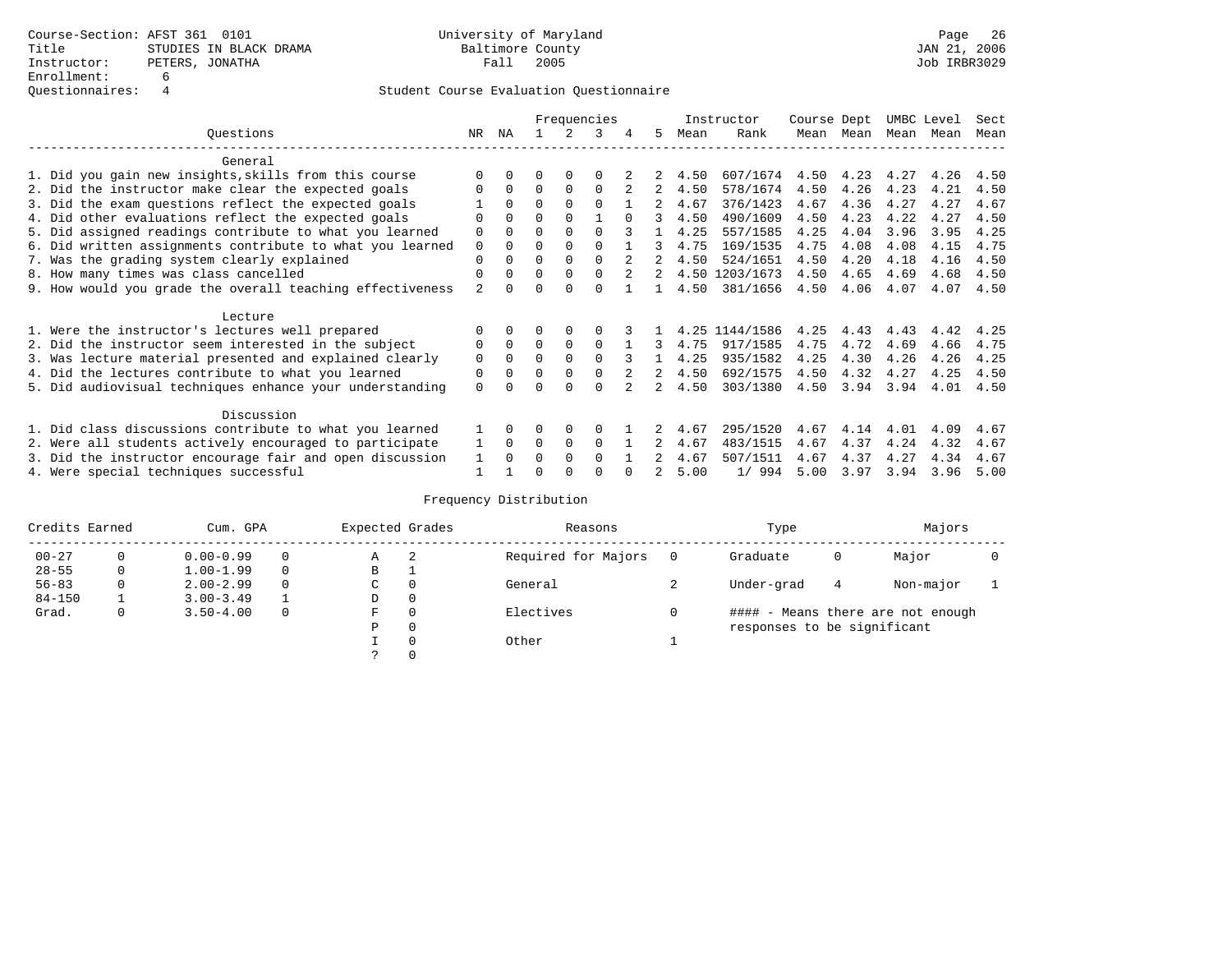|                                                              |                |               |                |                            | Frequencies                 |                |              |      | Instructor                               | Course Dept UMBC Level Sect |                |                           |                          |             |
|--------------------------------------------------------------|----------------|---------------|----------------|----------------------------|-----------------------------|----------------|--------------|------|------------------------------------------|-----------------------------|----------------|---------------------------|--------------------------|-------------|
| Ouestions                                                    |                | NR NA         | $\mathbf{1}$   | 2                          | 3                           | 4              | 5            | Mean | Rank                                     |                             |                |                           | Mean Mean Mean Mean Mean |             |
|                                                              |                |               |                |                            |                             |                |              |      |                                          |                             |                |                           |                          |             |
| General                                                      |                |               |                |                            |                             |                |              |      |                                          |                             |                |                           |                          |             |
| 1. Did you gain new insights, skills from this course        | 0              | 0             | 1              | 1                          | 4                           | 3              | 3            |      | 3.50 1511/1674                           | 3.50                        | 4.23           | 4.27                      | 4.26                     | 3.50        |
| 2. Did the instructor make clear the expected goals          | $\Omega$       | 0             | $\mathbf{1}$   | $\mathbf 0$                | 5                           | 3              | 3            |      | 3.58 1460/1674                           | 3.58                        | 4.26           | 4.23                      | 4.21                     | 3.58        |
| 3. Did the exam questions reflect the expected goals         | $\mathbf 0$    | 0             | 0              | 1                          | $\overline{c}$              | 4              | 5            | 4.08 | 968/1423                                 | 4.08                        | 4.36           | 4.27                      | 4.27                     | 4.08        |
| 4. Did other evaluations reflect the expected goals          | $\mathbf 0$    | $\mathbf 1$   | $\Omega$       | $\Omega$                   | $\overline{4}$              | 4              | 3            |      | 3.91 1224/1609                           | 3.91                        | 4.23           | 4.22                      | 4.27                     | 3.91        |
| 5. Did assigned readings contribute to what you learned      | 0              | $\Omega$      | $\overline{2}$ | $\Omega$                   | $\overline{2}$              | 2              | 6            | 3.83 | 976/1585                                 | 3.83                        | 4.04           | 3.96                      | 3.95                     | 3.83        |
| 6. Did written assignments contribute to what you learned    | 1              | $\Omega$      | $\mathbf{1}$   | $\mathbf{1}$               | 3                           | $\mathbf{1}$   | 5            |      | 3.73 1170/1535                           | 3.73                        | 4.08           | 4.08                      | 4.15                     | 3.73        |
| 7. Was the grading system clearly explained                  | $\mathbf{0}$   | $\mathbf{1}$  | $\mathbf{1}$   | $\mathbf{1}$               | 3                           | $\overline{2}$ | 4            |      | 3.64 1390/1651                           | 3.64                        | 4.20           | 4.18                      | 4.16                     | 3.64        |
| 8. How many times was class cancelled                        | $\mathbf{1}$   | $\Omega$      | $\Omega$       | $\mathbf{1}$               | $\Omega$                    | 4              | 6            |      | 4.36 1339/1673                           | 4.36                        | 4.65           | 4.69                      | 4.68                     | 4.36        |
| 9. How would you grade the overall teaching effectiveness    | 7              | $\Omega$      | $\Omega$       | $\Omega$                   | $\overline{a}$              | $\Omega$       | 3            | 4.20 | 794/1656                                 | 4.20                        | 4.06           | 4.07                      | 4.07                     | 4.20        |
| Lecture                                                      |                |               |                |                            |                             |                |              |      |                                          |                             |                |                           |                          |             |
| 1. Were the instructor's lectures well prepared              | 3              | 0             | 0              | 1                          | 3                           | 2              | 3            |      | 3.78 1409/1586                           | 3.78                        | 4.43           | 4.43                      | 4.42                     | 3.78        |
| 2. Did the instructor seem interested in the subject         | 3              | $\Omega$      | $\Omega$       | $\mathbf 0$                | $\mathbf 0$                 | $\mathbf{1}$   | 8            | 4.89 | 615/1585                                 | 4.89                        | 4.72           | 4.69                      | 4.66                     | 4.89        |
| 3. Was lecture material presented and explained clearly      | 3              | $\mathbf 0$   | $\mathbf 0$    | $\mathbf{1}$               | $\mathbf{1}$                | 4              | 3            |      | 4.00 1129/1582                           | 4.00                        | 4.30           | 4.26                      | 4.26                     | 4.00        |
| 4. Did the lectures contribute to what you learned           | 3              | $\mathbf 0$   | $\overline{2}$ | $\mathsf 0$                | $\mathbf{1}$                | 3              | 3            |      | 3.56 1358/1575                           | 3.56                        | 4.32           | 4.27                      | 4.25                     | 3.56        |
| 5. Did audiovisual techniques enhance your understanding     | 3              | $\Omega$      | $\Omega$       | $\mathbf{1}$               | $\mathbf{1}$                | $\mathbf{1}$   | 6            |      | 4.33 426/1380                            |                             | 4.33 3.94 3.94 |                           | 4.01                     | 4.33        |
|                                                              |                |               |                |                            |                             |                |              |      |                                          |                             |                |                           |                          |             |
| Discussion                                                   |                |               |                |                            |                             |                |              |      |                                          |                             |                |                           |                          |             |
| 1. Did class discussions contribute to what you learned      | 2              | 0             | 0              | 2                          | 1                           | 2              | 5            | 4.00 | 810/1520                                 | 4.00                        | 4.14           | 4.01                      | 4.09                     | 4.00        |
| 2. Were all students actively encouraged to participate      | 2              | $\mathbf 0$   | $\mathbf 0$    | $\mathbf 0$                | $\mathbf 0$                 | 3              | 7            | 4.70 | 453/1515                                 | 4.70                        | 4.37           | 4.24                      | 4.32                     | 4.70        |
| 3. Did the instructor encourage fair and open discussion     | 2              | $\mathbf 0$   | $\mathbf 0$    | $\mathbf 0$                | $\mathbf 0$                 | 2              | 8            | 4.80 | 358/1511                                 | 4.80                        | 4.37           | 4.27                      | 4.34                     | 4.80        |
| 4. Were special techniques successful                        | $\overline{2}$ | $\Omega$      | $\Omega$       | $\Omega$                   | $\overline{a}$              | $\overline{a}$ | 6            | 4.40 | 287/994                                  | 4.40                        | 3.97           | 3.94                      | 3.96                     | 4.40        |
|                                                              |                |               |                |                            |                             |                |              |      |                                          |                             |                |                           |                          |             |
| Laboratory                                                   |                |               |                |                            |                             |                |              |      |                                          |                             |                |                           |                          |             |
| 2. Were you provided with adequate background information 11 |                | 0             | $\mathbf 0$    | $\mathbf 0$                | $\mathbf 0$                 | $\Omega$       | $\mathbf{1}$ |      | $5.00$ ****/ 278                         |                             |                | **** $4.21$ $4.19$ $4.24$ |                          |             |
| Seminar                                                      |                |               |                |                            |                             |                |              |      |                                          |                             |                |                           |                          |             |
| 2. Was the instructor available for individual attention     | 11             | 0             | 0              | $\mathbf 0$                | $\mathbf 0$                 | $\Omega$       | 1            |      | $5.00$ ****/ 101                         | ****                        | 4.33           | 4.48                      | 4.30                     | $***$ * * * |
| 3. Did research projects contribute to what you learned      | 11             | $\Omega$      | $\mathbf 0$    | $\mathbf 0$                | $\mathbf 0$                 | $\Omega$       | $\mathbf{1}$ |      | 95<br>$5.00$ ****/                       | $***$ * *                   | 4.15           | 4.31                      | 3.91                     | ****        |
| 4. Did presentations contribute to what you learned          | 11             | $\Omega$      | $\mathbf 0$    | $\mathbf 0$                | $\mathbf 0$                 | $\Omega$       | $\mathbf{1}$ |      | 99<br>$5.00$ ****/                       | $***$ * * *                 | 4.36           | 4.39                      | 4.29                     | ****        |
| 5. Were criteria for grading made clear                      | 11             | $\Omega$      | $\Omega$       | $\Omega$                   | $\Omega$                    | $\Omega$       | $\mathbf{1}$ |      | $5.00$ ****/<br>97                       | $***$ * *                   | 3.76           | 4.14                      | 3.48                     | $***$       |
|                                                              |                |               |                |                            |                             |                |              |      |                                          |                             |                |                           |                          |             |
| Field Work                                                   |                |               |                |                            |                             |                |              |      |                                          |                             |                |                           |                          |             |
| 1. Did field experience contribute to what you learned       | 11             | 0             | 0              | $\mathbf 0$                | $\mathbf 0$                 | $\mathbf 0$    | 1            |      | $5.00$ ****/<br>76                       | ****                        | 3.36           | 3.98                      | 4.03                     |             |
| 2. Did you clearly understand your evaluation criteria       | 11             | 0             | 0              | $\mathsf 0$                | $\mathsf 0$                 | $\mathbf 0$    | 1            | 5.00 | 77<br>$***$ /                            | ****                        | 3.65           | 3.93                      | 3.70                     | ****        |
| 3. Was the instructor available for consultation             | 11             | 0             | $\mathbf 0$    | $\mathbf 0$                | $\mathbf 0$                 | $\Omega$       | $\mathbf{1}$ |      | $5.00$ ****/<br>53                       | ****                        | 4.19           | 4.45                      | 3.87                     | ****        |
| 4. To what degree could you discuss your evaluations         | 11             | $\mathbf 0$   | $\mathbf 0$    | $\mathbf{0}$               | $\mathbf 0$                 | $\Omega$       | $\mathbf{1}$ |      | $5.00$ ****/<br>48                       | $***$ * *                   | 3.86           | 4.12                      | 3.67                     | $***$       |
| 5. Did conferences help you carry out field activities       | 11             | $\Omega$      | $\Omega$       | $\Omega$                   | $\Omega$                    | $\Omega$       | $\mathbf{1}$ |      | $5.00$ ****/<br>49                       | $***$ * * *                 | 3.74           | 4.27                      | 3.27                     | ****        |
|                                                              |                |               |                |                            |                             |                |              |      |                                          |                             |                |                           |                          |             |
| Self Paced                                                   |                |               |                | $\Omega$                   |                             | O              |              |      |                                          | ****                        |                |                           |                          | ****        |
| 1. Did self-paced system contribute to what you learned      | 11             | 0             | 0              |                            | $\mathbf 0$                 |                | 1            |      | 61<br>$5.00$ ****/                       | ****                        | 4.03           | 4.09                      | 3.20                     | ****        |
| 2. Did study questions make clear the expected goal          | 11<br>11       | 0<br>$\Omega$ | 0<br>0         | $\mathbf 0$<br>$\mathbf 0$ | $\mathbf 0$<br>$\mathbf{0}$ | 0<br>$\Omega$  | 1<br>1       |      | $5.00$ ****/<br>52<br>50<br>$5.00$ ****/ | $***$ * *                   | 4.21<br>4.23   | 4.26                      | 3.50                     | ****        |
| 3. Were your contacts with the instructor helpful            | 11             | $\Omega$      | $\mathbf 0$    | $\mathbf{0}$               | $\mathbf{0}$                | $\Omega$       | $\mathbf{1}$ |      | $5.00$ ****/<br>35                       | ****                        | 4.22           | 4.44                      | 3.82                     | ****        |
| 4. Was the feedback/tutoring by proctors helpful             |                | $\Omega$      | $\Omega$       | $\Omega$                   | $\Omega$                    | $\cap$         | $\mathbf{1}$ |      | $5.00$ ****/<br>31                       | ****                        |                | 4.36                      | 3.29                     | ****        |
| 5. Were there enough proctors for all the students           | 11             |               |                |                            |                             |                |              |      |                                          |                             | 4.25           | 4.34                      | 4.29                     |             |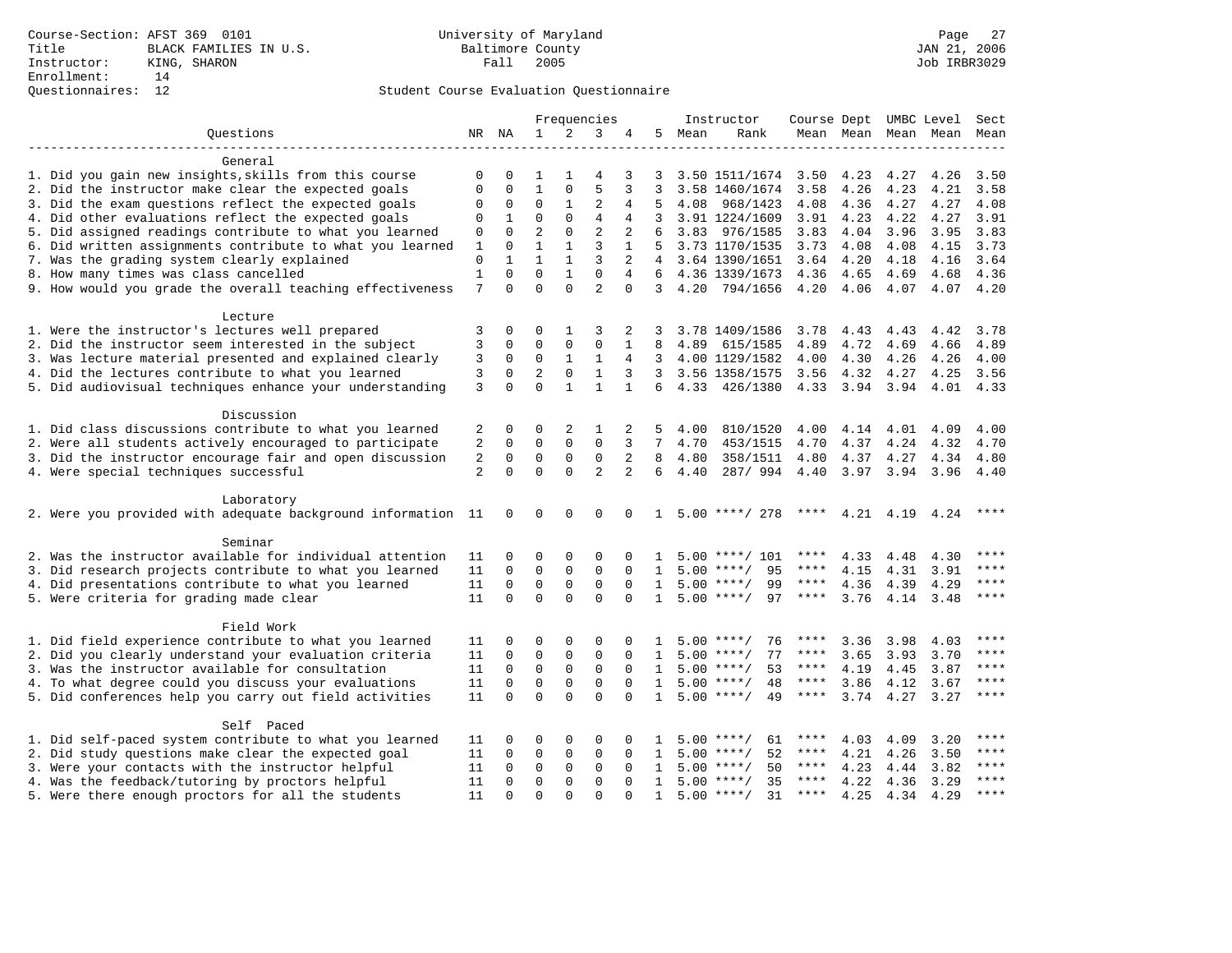| Course-Section: AFST 369 0101 |                        | University of Maryland                  | Page 27      |
|-------------------------------|------------------------|-----------------------------------------|--------------|
| Title                         | BLACK FAMILIES IN U.S. | Baltimore County                        | JAN 21, 2006 |
| Instructor:                   | KING, SHARON           | 2005<br>Fall                            | Job IRBR3029 |
| Enrollment:                   | 14                     |                                         |              |
| Ouestionnaires: 12            |                        | Student Course Evaluation Questionnaire |              |

| Credits Earned |   | Cum. GPA      |          | Expected Grades |          | Reasons             | Type                        | Majors |                                   |   |
|----------------|---|---------------|----------|-----------------|----------|---------------------|-----------------------------|--------|-----------------------------------|---|
| $00 - 27$      |   | $0.00 - 0.99$ | $\Omega$ | Α               | -6       | Required for Majors | Graduate                    | 0      | Major                             |   |
| $28 - 55$      |   | $1.00 - 1.99$ | $\Omega$ | В               | 4        |                     |                             |        |                                   |   |
| $56 - 83$      |   | $2.00 - 2.99$ |          | C               | $\Omega$ | General             | Under-grad                  | 12     | Non-major                         | 6 |
| $84 - 150$     | 2 | $3.00 - 3.49$ |          | D               | $\Omega$ |                     |                             |        |                                   |   |
| Grad.          |   | $3.50 - 4.00$ | 2        | F               | $\Omega$ | Electives           |                             |        | #### - Means there are not enough |   |
|                |   |               |          | Ρ               | 0        |                     | responses to be significant |        |                                   |   |
|                |   |               |          |                 | $\Omega$ | Other               |                             |        |                                   |   |
|                |   |               |          |                 | $\Omega$ |                     |                             |        |                                   |   |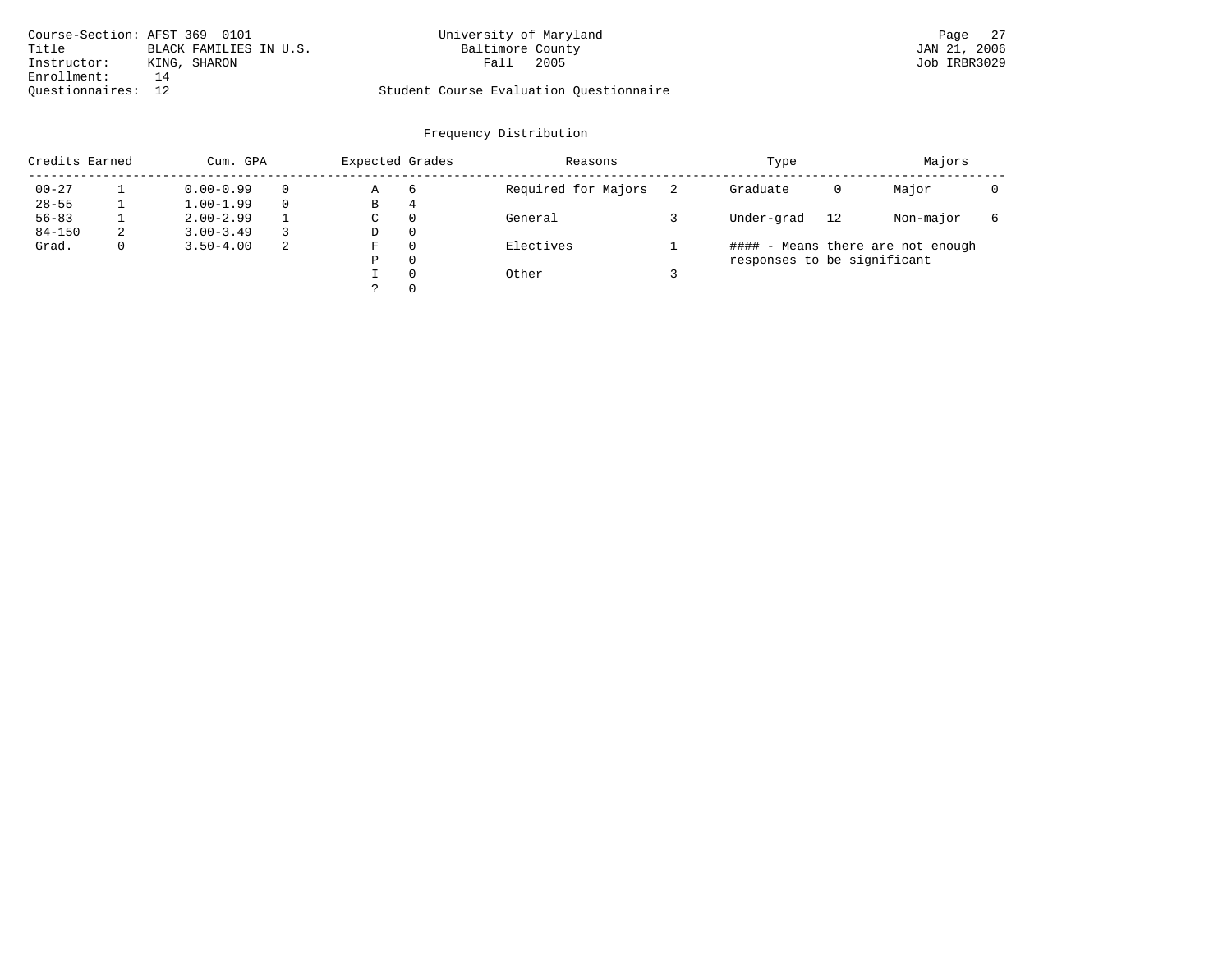|                                                           |                |              |                |                | Frequencies    |                |                 |        | Instructor               | Course Dept UMBC Level |                |      |                          | Sect        |
|-----------------------------------------------------------|----------------|--------------|----------------|----------------|----------------|----------------|-----------------|--------|--------------------------|------------------------|----------------|------|--------------------------|-------------|
| Questions                                                 |                | NR NA        | $\mathbf{1}$   | 2              | 3              | 4              |                 | 5 Mean | Rank                     |                        |                |      | Mean Mean Mean Mean Mean |             |
|                                                           |                |              |                |                |                |                |                 |        |                          |                        |                |      |                          |             |
| General                                                   |                |              |                |                |                |                |                 |        |                          |                        |                |      |                          |             |
| 1. Did you gain new insights, skills from this course     | 0              | 0            | O              | 3              | $\overline{2}$ | 2              | 4               |        | 3.64 1464/1674 3.64 4.23 |                        |                | 4.27 | 4.26                     | 3.64        |
| 2. Did the instructor make clear the expected goals       | $\Omega$       | $\Omega$     | $\Omega$       | 2              | 3              | 2              |                 |        | 3.73 1388/1674           | 3.73                   | 4.26           | 4.23 | 4.21                     | 3.73        |
| 3. Did the exam questions reflect the expected goals      | $\Omega$       | 2            | $\Omega$       | $\Omega$       | 5              | 2              |                 |        | 3.67 1214/1423           | 3.67                   | 4.36           | 4.27 | 4.27                     | 3.67        |
| 4. Did other evaluations reflect the expected goals       | $\mathbf 0$    | $\mathbf 0$  | $\mathbf{1}$   | $\overline{c}$ | $\overline{2}$ | 3              | 3               |        | 3.45 1468/1609           | 3.45                   | 4.23           | 4.22 | 4.27                     | 3.45        |
| 5. Did assigned readings contribute to what you learned   | 0              | $\mathbf{1}$ | $\mathbf{1}$   | $\overline{a}$ | $\mathbf{1}$   | $\mathbf{1}$   | 5               |        | 3.70 1093/1585           | 3.70                   | 4.04           | 3.96 | 3.95                     | 3.70        |
| 6. Did written assignments contribute to what you learned | $\mathsf 0$    | $\mathbf{1}$ | $\mathbf{1}$   | $\overline{a}$ | $\mathbf{3}$   | $\mathbf{1}$   | 3               |        | 3.30 1366/1535           | 3.30                   | 4.08           | 4.08 | 4.15                     | 3.30        |
| 7. Was the grading system clearly explained               | $\mathsf 0$    | $\mathbf{1}$ | $\overline{2}$ | $\mathbf{1}$   | 3              | 2              |                 |        | 2 3.10 1555/1651         | 3.10                   | 4.20           | 4.18 | 4.16                     | 3.10        |
| 8. How many times was class cancelled                     | $\mathbf 0$    | $\mathbf 0$  | $\Omega$       | $\Omega$       | $\Omega$       | 3              |                 |        | 8 4.73 1001/1673         | 4.73                   | 4.65           | 4.69 | 4.68                     | 4.73        |
| 9. How would you grade the overall teaching effectiveness | 6              | $\mathbf{1}$ | $\Omega$       | $\mathbf{1}$   | $\Omega$       | $\overline{a}$ |                 |        | 1 3.75 1237/1656 3.75    |                        | 4.06           | 4.07 | 4.07 3.75                |             |
| Lecture                                                   |                |              |                |                |                |                |                 |        |                          |                        |                |      |                          |             |
| 1. Were the instructor's lectures well prepared           | 2              | $\mathbf 0$  | $\Omega$       | 1              | 1              | 2              | 5               |        | 4.22 1168/1586           | 4.22                   | 4.43           | 4.43 | 4.42                     | 4.22        |
| 2. Did the instructor seem interested in the subject      | 3              | 0            | $\mathbf{1}$   | $\mathbf 0$    | $\mathbf 0$    | $\mathbf 0$    | 7               |        | 4.50 1225/1585           | 4.50                   | 4.72           | 4.69 | 4.66                     | 4.50        |
| 3. Was lecture material presented and explained clearly   | 2              | $\mathbf 0$  | $\mathbf 0$    | $\mathbf{1}$   | $\mathbf{1}$   | 3              | $4\overline{ }$ |        | 4.11 1070/1582           | 4.11                   | 4.30           | 4.26 | 4.26                     | 4.11        |
| 4. Did the lectures contribute to what you learned        | 2              | 0            | $\mathbf 0$    | $\mathbf{1}$   | $\mathbf{1}$   | $\overline{2}$ | 5               | 4.22   | 983/1575                 | 4.22                   | 4.32           | 4.27 | 4.25                     | 4.22        |
|                                                           | 2              | $\Omega$     | $\Omega$       | $\Omega$       | $\mathbf{1}$   | $\mathbf{1}$   | $7^{\circ}$     | 4.67   | 200/1380                 |                        |                |      | 4.01                     | 4.67        |
| 5. Did audiovisual techniques enhance your understanding  |                |              |                |                |                |                |                 |        |                          |                        | 4.67 3.94 3.94 |      |                          |             |
| Discussion                                                |                |              |                |                |                |                |                 |        |                          |                        |                |      |                          |             |
| 1. Did class discussions contribute to what you learned   | 2              | 0            | $\Omega$       | 1              | $\Omega$       | 1              |                 | 4.56   | 367/1520                 | 4.56                   | 4.14           | 4.01 | 4.09                     | 4.56        |
| 2. Were all students actively encouraged to participate   | $\overline{2}$ | 0            | $\mathbf{0}$   | $\mathbf 0$    | $\mathbf 0$    | $\Omega$       | 9               | 5.00   | 1/1515                   | 5.00                   | 4.37           | 4.24 | 4.32                     | 5.00        |
| 3. Did the instructor encourage fair and open discussion  | $\overline{c}$ | $\mathbf 0$  | $\mathbf 0$    | $\mathbf 0$    | $\mathbf 0$    | $\mathbf 0$    | 9               | 5.00   | 1/1511                   | 5.00                   | 4.37           | 4.27 | 4.34                     | 5.00        |
| 4. Were special techniques successful                     | 2              | $\Omega$     | $\Omega$       | $\Omega$       | $\Omega$       | 2              | 7               | 4.78   | 107/ 994                 | 4.78                   | 3.97           | 3.94 | 3.96                     | 4.78        |
| Laboratory                                                |                |              |                |                |                |                |                 |        |                          |                        |                |      |                          |             |
| 2. Were you provided with adequate background information | 10             | 0            | $\Omega$       | $\Omega$       | 1              | 0              | 0               |        | $3.00$ ****/ 278         | ****                   | 4.21           | 4.19 | 4.24                     | ****        |
| 3. Were necessary materials available for lab activities  | 10             | 0            | $\Omega$       | 0              | $\mathbf 0$    | $\Omega$       | $\mathbf{1}$    |        | $5.00$ ****/ 260         | ****                   | 4.43           | 4.46 | 4.49                     | ****        |
| 4. Did the lab instructor provide assistance              | 10             | $\mathbf 0$  | $\mathbf 0$    | $\mathbf 0$    | $\mathbf 0$    | $\Omega$       | $\mathbf{1}$    |        | $5.00$ ****/ 259         | $***$ * * *            | 4.21           |      | 4.33 4.33                | $***$       |
| 5. Were requirements for lab reports clearly specified    | 10             | $\Omega$     | $\Omega$       | $\Omega$       | $\Omega$       | $\Omega$       | 1               |        | $5.00$ ****/ 233         | ****                   | 4.36           | 4.20 | 4.18                     | ****        |
| Seminar                                                   |                |              |                |                |                |                |                 |        |                          |                        |                |      |                          |             |
| 2. Was the instructor available for individual attention  | 10             | 0            | 0              | 0              | 0              | $\Omega$       | 1               |        | $5.00$ ****/ 101         | ****                   | 4.33           | 4.48 | 4.30                     | ****        |
| 3. Did research projects contribute to what you learned   | 10             | 0            | $\mathbf 0$    | $\mathbf 0$    | $\mathbf 0$    | $\Omega$       | 1               |        | $5.00$ ****/<br>95       | $***$ * * *            | 4.15           | 4.31 | 3.91                     | $***$       |
| 4. Did presentations contribute to what you learned       | 10             | 0            | $\mathbf 0$    | 0              | $\mathbf 0$    | $\mathbf 0$    | $\mathbf{1}$    |        | $5.00$ ****/<br>99       | $***$ * * *            | 4.36           | 4.39 | 4.29                     | $***$       |
| 5. Were criteria for grading made clear                   | 10             | $\Omega$     | $\Omega$       | $\Omega$       | $\Omega$       | $\Omega$       | $\mathbf{1}$    |        | $5.00$ ****/<br>97       | $***$ * * *            | 3.76           |      | 4.14 3.48                | $***$       |
|                                                           |                |              |                |                |                |                |                 |        |                          |                        |                |      |                          |             |
| Field Work                                                |                |              |                |                |                |                |                 |        |                          |                        |                |      |                          |             |
| 1. Did field experience contribute to what you learned    | 10             | 0            | $\Omega$       | 0              | $\Omega$       | 0              | 1               |        | 76<br>$5.00$ ****/       | ****                   | 3.36           | 3.98 | 4.03                     | $***$ * * * |
| 2. Did you clearly understand your evaluation criteria    | 10             | $\mathbf 0$  | $\mathsf 0$    | $\mathsf 0$    | $\mathsf 0$    | $\mathbf 0$    | 1               | 5.00   | 77<br>$***$ /            | ****                   | 3.65           | 3.93 | 3.70                     | ****        |
| 3. Was the instructor available for consultation          | 10             | $\mathbf 0$  | $\mathbf 0$    | $\mathsf 0$    | $\mathsf 0$    | $\mathbf 0$    | 1               |        | 53<br>$5.00$ ****/       | $***$ * * *            | 4.19           | 4.45 | 3.87                     | $***$       |
| 4. To what degree could you discuss your evaluations      | 10             | $\mathbf 0$  | $\mathbf 0$    | 0              | $\mathbf 0$    | $\Omega$       | $\mathbf{1}$    |        | $5.00$ ****/<br>48       | $***$ * * *            | 3.86           | 4.12 | 3.67                     | $***$       |
| 5. Did conferences help you carry out field activities    | 10             | $\Omega$     | $\Omega$       | $\Omega$       | $\Omega$       | $\Omega$       | $\mathbf{1}$    |        | $5.00$ ****/<br>49       | $***$ * * *            | 3.74           | 4.27 | 3.27                     | $***$       |
| Self Paced                                                |                |              |                |                |                |                |                 |        |                          |                        |                |      |                          |             |
| 1. Did self-paced system contribute to what you learned   | 10             | 0            | $\Omega$       | $\Omega$       | $\mathbf 0$    |                |                 |        | 61<br>$4.00$ ****/       | ****                   | 4.03           | 4.09 | 3.20                     | $***$       |
| 2. Did study questions make clear the expected goal       | 10             | 0            | $\mathbf 0$    | 0              | $\mathbf 0$    | $\mathbf 0$    | 1               | 5.00   | 52<br>$***/$             | ****                   | 4.21           | 4.26 | 3.50                     | ****        |
| 3. Were your contacts with the instructor helpful         | 10             | 0            | $\mathbf 0$    | $\mathsf 0$    | $\mathsf 0$    | $\mathbf 0$    | 1               |        | 50<br>$5.00$ ****/       | ****                   | 4.23           | 4.44 | 3.82                     | ****        |
| 4. Was the feedback/tutoring by proctors helpful          | 10             | $\Omega$     | $\mathbf{0}$   | 0              | $\mathbf 0$    | $\Omega$       | 1               |        | $5.00$ ****/<br>35       | ****                   | 4.22           | 4.36 | 3.29                     | $***$       |
| 5. Were there enough proctors for all the students        | 10             | $\Omega$     | $\Omega$       | $\Omega$       | $\Omega$       | $\Omega$       | $\mathbf{1}$    |        | $5.00$ ****/<br>31       | ****                   | 4.25           | 4.34 | 4.29                     | $***$       |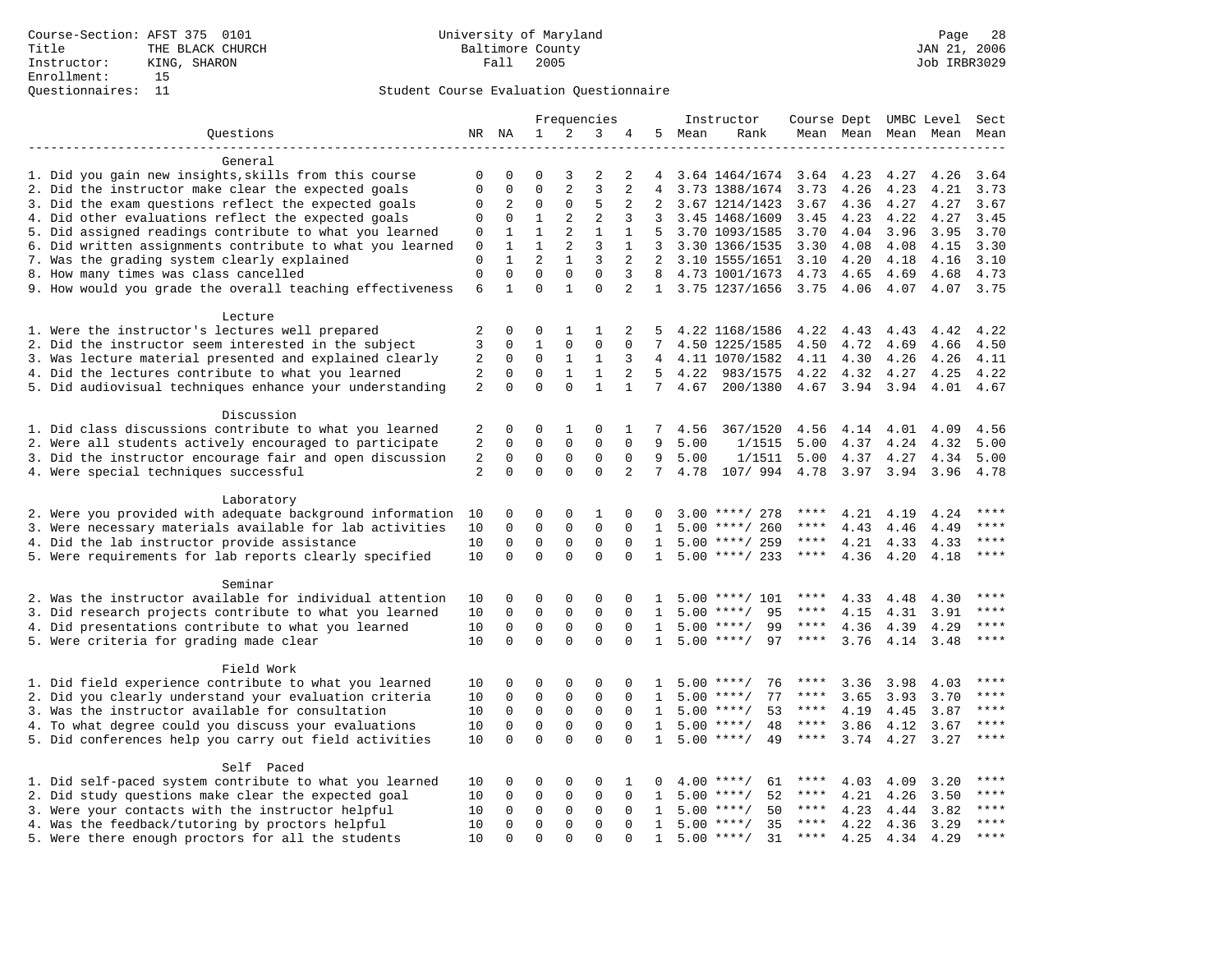| Course-Section: AFST 375 0101 |                  | University of Maryland                  | - 28<br>Page |
|-------------------------------|------------------|-----------------------------------------|--------------|
| Title                         | THE BLACK CHURCH | Baltimore County                        | JAN 21, 2006 |
| Instructor:                   | KING, SHARON     | 2005<br>Fall                            | Job IRBR3029 |
| Enrollment:                   |                  |                                         |              |
| Ouestionnaires:               |                  | Student Course Evaluation Ouestionnaire |              |

# University of Maryland **Page 28**

# Questionnaires: 11 Student Course Evaluation Questionnaire

| Credits Earned |    | Cum. GPA      |          |   | Expected Grades | Reasons             | Type                        | Majors |                                   |                          |
|----------------|----|---------------|----------|---|-----------------|---------------------|-----------------------------|--------|-----------------------------------|--------------------------|
| $00 - 27$      |    | $0.00 - 0.99$ | $\Omega$ | Α | 4               | Required for Majors | Graduate                    | 0      | Major                             |                          |
| $28 - 55$      |    | $1.00 - 1.99$ | $\Omega$ | В | 4               |                     |                             |        |                                   |                          |
| $56 - 83$      | z. | $2.00 - 2.99$ | 2        | C | $\Omega$        | General             | Under-grad                  | 11     | Non-major                         | $\overline{\phantom{a}}$ |
| $84 - 150$     | 4  | $3.00 - 3.49$ |          | D | $\Omega$        |                     |                             |        |                                   |                          |
| Grad.          |    | $3.50 - 4.00$ |          | F | $\Omega$        | Electives           |                             |        | #### - Means there are not enough |                          |
|                |    |               |          | Ρ | 0               |                     | responses to be significant |        |                                   |                          |
|                |    |               |          |   | $\Omega$        | Other               |                             |        |                                   |                          |
|                |    |               |          |   |                 |                     |                             |        |                                   |                          |